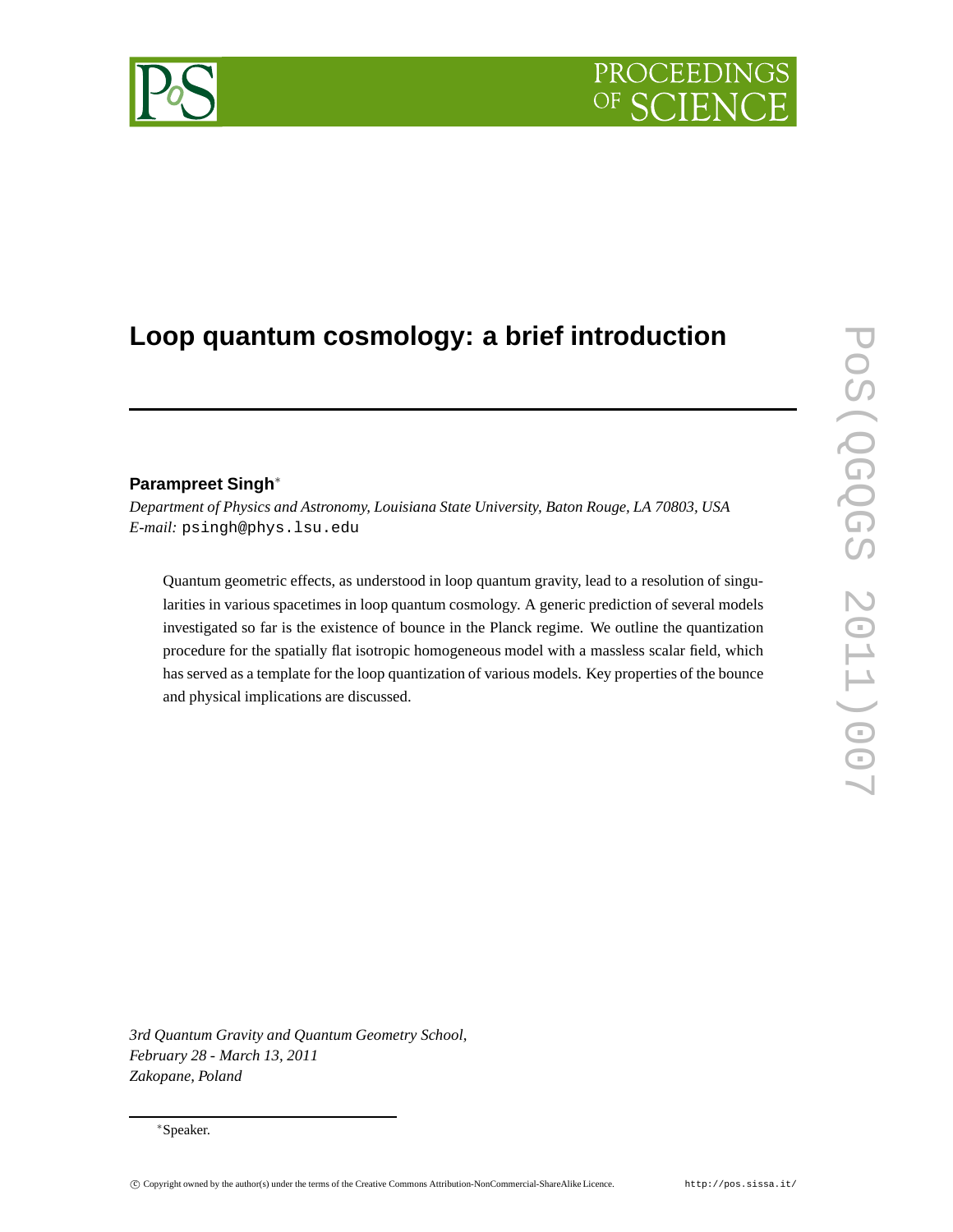# **1. Introduction**

An important expectation from any theory of quantum gravity, is whether it provides insights on the problem of classical singularities, which according to the theorems of Penrose, Hawking and Geroch are the generic features of general relativity (GR) [1]. A simple example of such a singularity, is the big bang singularity, which occurs for all matter satisfying weak energy condition (WEC) if we evolve an expanding branch of the Friedmann-Robertson-Walker (FRW) universe backward in time. As the singularity is approached, curvature invariants diverge and geodesic evolution breaks down. When spacetime curvature is in the Planck regime, one expects that quantum properties of spacetime would become significant leading to a resolution of space-like singularities. New physics from such a theory of quantum spacetime or quantum gravity is not only expected to shed insights on the generic resolution of singularities, but also provides an invaluable opportunity to answer various fundamental questions associated with the physics of the early universe, such as: Is the spacetime beyond the big bang foamy or classical? At what scales does the classical spacetime emerges? What are the implications for the probability for inflation to occur? What are the signature of new physics in the cosmic microwave background? and so on.

Loop quantum cosmology (LQC) is a background independent non-perturbative quantization of homogeneous cosmological spacetimes, based on loop quantum gravity (LQG) [2, 3, 4, 5] (See lectures by Giesel and Sahlmann for a detailed introduction to the methods of LQG in this proceedings [6]). LQC began with seminal works of Bojowald which indicated resolution of singularities at a kinematical level of the quantum theory [7, 8]. A rigorous development of these ideas commenced with the work of Ashtekar, Bojowald and Lewandowski [9]. A first complete quantization of a cosmological spacetime in LQC, in the sense of availability of physical Hilbert, a family of Dirac observables and detailed physical implications, was performed for the quantization of the flat  $(k = 0)$  isotropic model sourced with a massless scalar field [10, 11, 12]. As in LQG, the elementary variables in LQC are the holonomies of SU(2) connection and fluxes of triads (which due to homogeneity assumption turn out to be proportional to triads). The resulting quantum geometry in LQC, as in LQG, is discrete. This is in contrast to the Wheeler-DeWitt quantum cosmology, based on continuum differentiable geometry. Unlike, the classical theory where all the solutions in this model are singular, and the Wheeler-DeWitt quantum cosmology, which fails to resolve the big bang singularity, in LQC, evolution via the quantum Hamiltonian constraint is non-singular, leading to a bounce of the universe when energy density reaches a maximum value,  $\rho = \rho_{\text{max}} \approx 0.41 \rho_{\text{Planck}}$ . The robustness of bounce, first observed in various numerical simulations performed in Ref. [10, 11, 12], has been established by using an exactly soluble model (sLQC) [13], where the bounce is proved to occur for a dense set of states in the physical Hilbert space. The energy density at which bounce occurs in numerical simulations with states which correspond to macroscopic universes at late times, agrees with the supremum of the expectation values of the Dirac observable corresponding to energy density, in the physical Hilbert space of sLQC. Further, sLQC has also provided insights on the behavior of fluctuations across the bounce, which turn out to be tightly constrained, thus preserving semi-classicality, and showing that a semi-classical state before the bounce evolves to a semi-classical state after the bounce and vice versa [14, 15, 16]. sLQC has also led to insights on spin foam models using path integral approach [17, 18, 19] and on applications of consistent histories approach to quantization of spatially flat isotropic models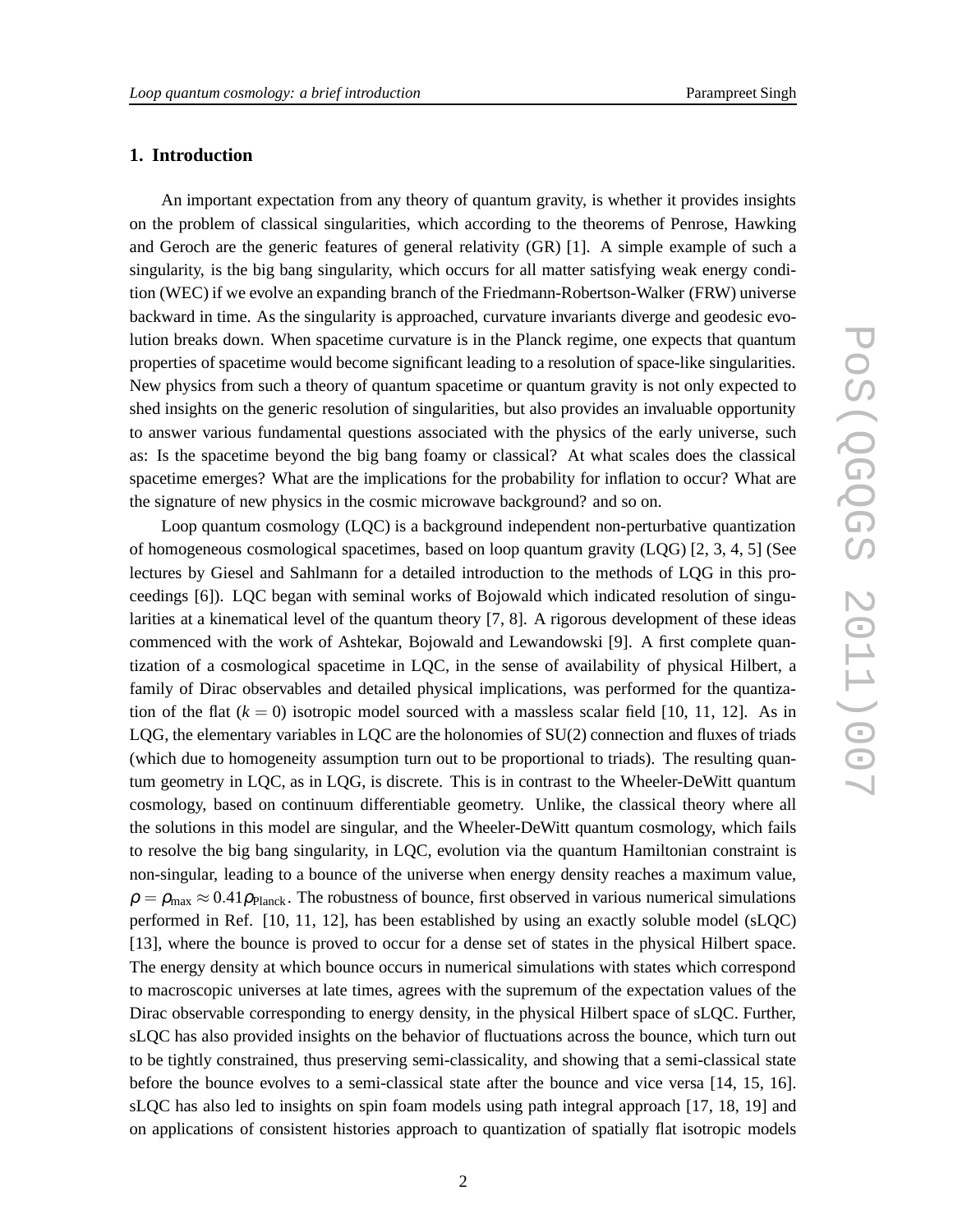[20, 21, 22]. These developments have been supplemented with the important results on mathematical aspects of these models [23, 24, 25, 26].

Using the simplifications due to the underlying symmetries of the homogeneous spacetimes, the quantization program of LQG has been successfully carried out in LQC for various cosmological spacetimes in recent years by various groups, and important insights on answers to above questions have been obtained (for an up to date extensive review, see [27]). In particular, complete quantization has been performed for spatially flat isotropic models sourced with positive cosmological constant [29, 28], negative cosmological constant [30], inflationary potential [31], spatially closed [32, 33] and open [34, 35] models with a massless scalar field, and anisotropic models [36, 37, 38, 39]. In all these models, initial singularity is shown to be resolved, which is a direct ramification of the non-local nature of the field strength of the connection in the quantum theory. Interestingly, for states which evolve to a macroscopic universe at late times, the results of singularity resolution and the new physics at the Planck scale can be captured using an effective spacetime description resulting from effective Hamiltonian [40, 41, 42]. The effective dynamics captures the underlying quantum evolution to an excellent accuracy for various models in LQC [11, 12, 33, 28, 30, 43, 44], and has been used to study detailed physical implications of loop quantization of cosmological spacetimes. As an example, using effective spacetime description, singularity resolution in LQC can be understood occurring due to bounds on the growth of spacetime curvature, which plays a conjugate role to geometry [45, 46, 47], and insights on the generic resolution of strong singularities and geodesic extendability in flat isotropic [45, 48] and Bianchi-I models [46] have been obtained. Effective equations have also been used to gain insights on constraining quantization ambiguities [49, 50], and have been used to explore the physics of Gowdy models [51]. A lot of activity is devoted to applying effective equations to understand the signatures of quantum geometry in cosmological perturbations [52]. Going beyond the effective treatment, in this direction, promising progress has been made to understand the effects of quantum spacetime, using the analysis of [53], on primordial perturbations [54].

Due to space limitations, it is not possible here to discuss many of the above interesting results obtained by various authors. For a detailed discussion of various results, we refer the reader to the following reviews which cover various developments in the field [27, 55, 56, 57, 58]. The goal of this article is not to review above results, but rather to demonstrate basic techniques and results for the simplest model in LQC, a spatially flat model sourced with a massless scalar field as first performed in Refs. [10, 11, 12], and the corresponding exactly soluble model [13]. Since techniques developed for this model, have been used for various other models, the analysis and discussion in this manuscript provides a useful framework to understand the way loop quantization is performed for more general homogeneous cosmological models. In Sec. II, we discuss the classical theory and the loop quantization of the spatially flat model with a massless scalar field and discuss some of the physical implications using the volume representation. In Sec. III we discuss the the way, spatially flat isotropic model can be solved exactly in the *b* representation (conjugate to volume representation), and discuss the genericness of bounce and supremum of the energy density [13]. We summarize the main results with a discussion.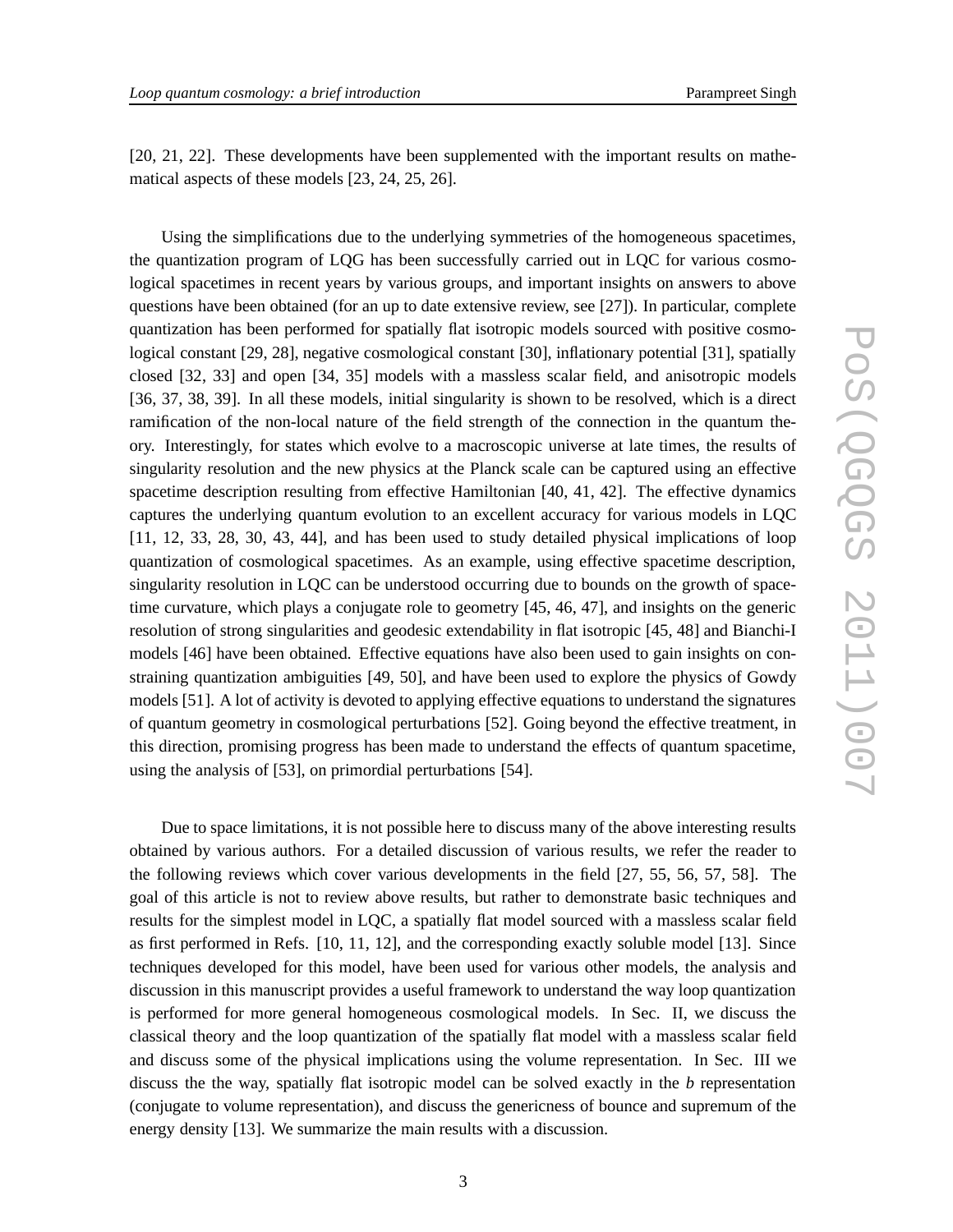#### **2. Loop quantum cosmology: Spatially flat isotropic model**

The goal of this section is to discuss the quantization of cosmological spacetimes in LQC using spatially flat isotropic model with a massless scalar field as an example. It is based on the works in Ref. [12, 13]. This model provides a stage to understand various subtleties with loop quantization in detail, such as the way matter degree of freedom is successfully used as an internal clock, inner product and Dirac observables can be introduced, and physics at the Planck scale can be extracted. We start with the discussion of the classical phase space in Ashtekar variables. We then discuss the quantum kinematics and the way quantum difference equation emerges from the quantum constraint and summarize the main features of new physics. We conclude this section, with a brief discussion of the effective spacetime description obtained from this model.

#### **2.1 Classical theory**

We consider spatially flat  $k = 0$  Friedmann-Robertson-Walker (FRW) model with a noncompact spatial manifold  $\Sigma = \mathbb{R}^3$ , with a spatial metric:  $q_{ab} = a^2 \mathring{q}_{ab}$ , and the spacetime metric given by

$$
ds^{2} = -N^{2}dt^{2} + a^{2}(dx_{1}^{2} + dx_{2}^{2} + dx_{3}^{2}).
$$
 (2.1)

Since the spatial manifold is non-compact, in order to define the symplectic structure we need to introduce a fiducial cell  $\mathcal V$ . This cell will be chosen as a cubical one, with volume  $V$ <sup>*o*</sup> with respect to the fiducial metric  $\mathring{q}_{ab}$  on the spatial manifold. The physical volume of the cell is given by  $V = V_o a^3$ .

In geometrodynamics, the gravitational phase space variables are the scale factor *a* and its conjugate  $p_a = -a\dot{a}$ , where a 'dot' denotes derivative with respect to the proper time *t*. These variables satisfy  $\{a, p_a\} = \frac{4\pi G}{3V_o}$  $\frac{4\pi G}{3V_o}$ . If the matter is considered as scalar fields, the phase space variables are  $\phi$  and its momentum  $p_{\phi}$ , which satisfy  $\{\phi, p_{(\phi)}\} = 1$ . On the other hand, in LQC, phase space variables for the gravitational sector are obtained from the symmetry reduction of the phase space variables in LQG: the SU(2) connection  $A_a^i$  and the triad  $E_i^a$ . Given the symmetries of FRW spacetime, it is possible to express  $A_a^i$  and  $E_i^a$  such that [9],

$$
A_a^i = cV_o^{-1/3}\hat{\omega}_a^i, \quad E_i^a = p\sqrt{\mathring{q}}V_o^{-2/3}\mathring{e}_i^a \,. \tag{2.2}
$$

Here  $\hat{e}^a_i$  and  $\hat{\omega}^i_a$  are the fiducial triad and co-triad compatible with  $\hat{q}_{ab}$ . The symmetry reduced connection and triad variables satisfy

$$
\{c, p\} = \frac{8\pi\gamma G}{3}.
$$
\n
$$
(2.3)
$$

Here  $\gamma \approx 0.2375$  denotes the Barbero-Immirzi parameter, whose value is fixed by the black hole thermodynamics in LQG. The triad is related kinematically to the the metric variables as  $|p| =$  $V_o^{2/3} a^2$ , where the modulus sign arises due to two possible orientations of the triad. The relationship of the connection with the metric variables is dynamical and can be derived from the Hamiltonian constraint. If matter is chosen as a massless scalar field, the classical Hamiltonian constraint is given by

$$
C_{\rm cl} = -\frac{3}{8\pi G \gamma^2} |p|^{\frac{1}{2}} c^2 + \frac{p_{(\phi)}^2}{2|p|^{\frac{3}{2}}} \approx 0 \tag{2.4}
$$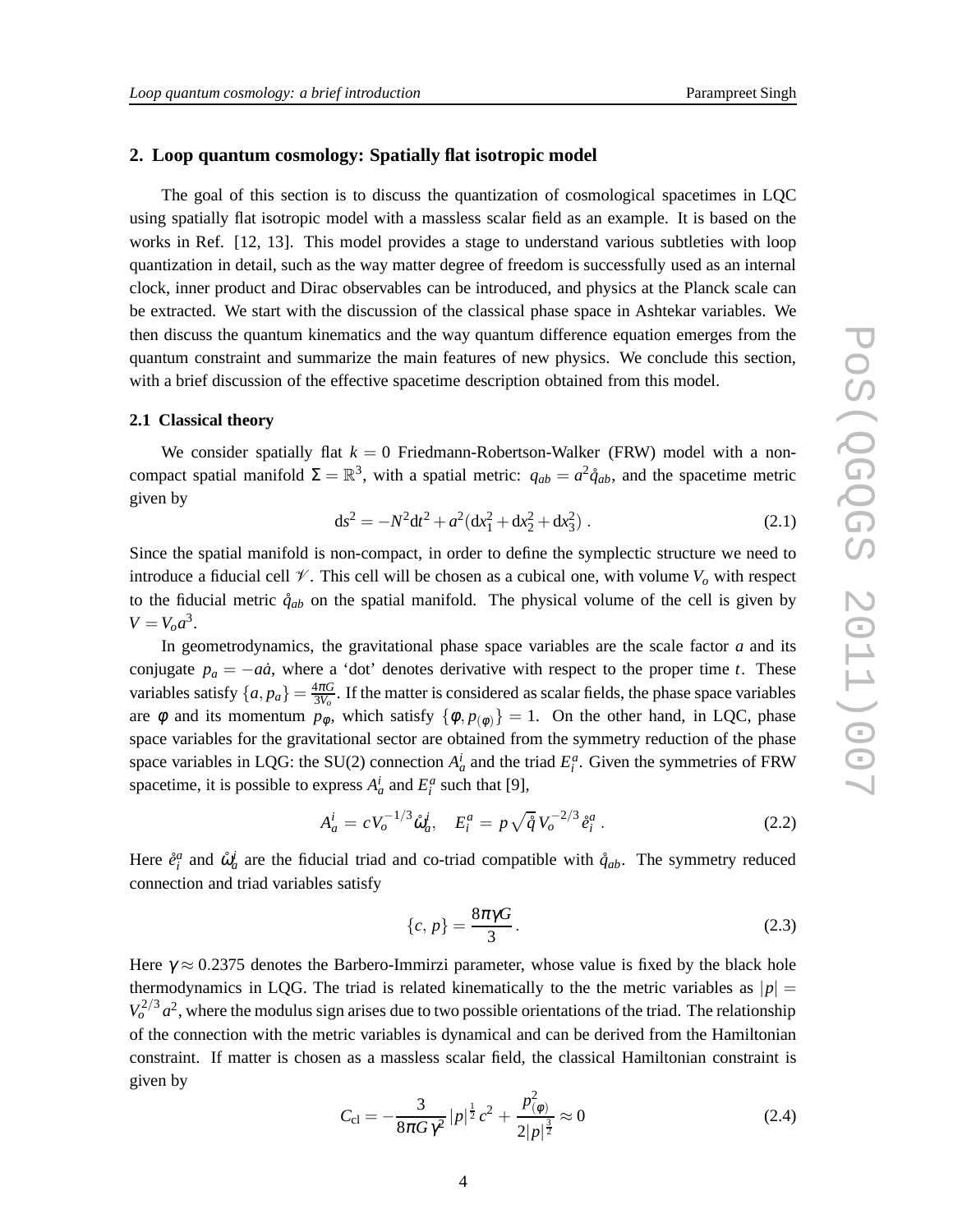Using the Hamilton's equation for *p*, one obtains:  $c = \gamma V_o^{1/3} \dot{a}$  on the physical solutions of the classical theory. Substituting *c* in terms of time derivative of the scale factor and using the vanishing of the Hamiltonian constraint, along with the definition of energy density  $\rho$  (equal to  $p_L^2$  $\binom{2}{9}/(2|p|^3),$ one obtains the classical Friedmann equation:

$$
H^2 := \frac{\dot{a}^2}{a^2} = \frac{8\pi G}{3} \rho,
$$
\n(2.5)

where *H* denotes the Hubble rate. In a similar way, using Hamilton's equation for *c*, we are led to the Raychaudhuri equation

$$
\frac{\ddot{a}}{a} = -\frac{4\pi G}{3} \left( \rho + 3P \right) \tag{2.6}
$$

where *P* denotes the pressure of the matter field (in the case of massless scalar it equals  $\rho$ ). Friedmann and Raychaudhuri equation imply the following conservation law:

$$
\dot{\rho} + 3H(\rho + P) = 0. \tag{2.7}
$$

For matter with a fixed equation of state  $w = P/\rho$ , such as a massless scalar  $(w = 1)$ , this equation can be easily integrated and one obtains  $\rho \propto a^{-3(1+w)}$ . Thus, for the case of a massless scalar field, energy density diverges as  $1/a^6$  as  $a \to 0$ , leading to a big bang singularity.

It turns out that by canonically transforming to another set of phase space variables,  $(b, v)$ , the quantum theory and resulting physical implications becomes much simpler to analyze. These are defined as

$$
b := \frac{c}{|p|^{\frac{1}{2}}}, \quad v := \frac{|p|^{\frac{3}{2}}}{2\pi G} \operatorname{sgn} p \tag{2.8}
$$

which satisfy  $\{b, v\} = 2\gamma$ . The variable v is related to the physical volume as  $v = \varepsilon V/(2\pi G)$ where  $\varepsilon = \pm 1$  depending on the orientation of the triad. In terms of (b, v) variables, the classical Hamiltonian constraint, for  $N = 1$ , can be written as

$$
C_{\rm cl} = -\frac{3}{4\gamma^2} b^2 |v| + \frac{p_{(\phi)}^2}{4\pi G |v|} \approx 0.
$$
 (2.9)

Hamilton's equation for v results in the relation  $b = \gamma \dot{a}/a$ . Thus, in the classical theory, b plays the role of Hubble rate, and is a measure of spacetime curvature.

The variables  $(b, v)$  satisfy an important property – they are invariant under the rescaling of the fiducial cell  $\mathcal{V}$ .<sup>1</sup> This can be seen as follows. Under the freedom of the fiducial cell,  $\mathcal{V} \to \mathcal{V}'$ such that  $V'_o = \alpha^3 V_o$ . The connection and triad variables  $(c, p)$  transform under this freedom as:

$$
c \to \alpha c \text{ and } p \to \alpha^2 p. \tag{2.10}
$$

It thus follow from (2.8), that under the rescaling of the fiducial cell:  $b \rightarrow b$  and  $v \rightarrow v$ . This is important to note because physical predictions must remain invariant under the choice of fiducial cell. It turns out that for the isotropic model, the resulting physics is invariant under rescaling of fiducial cell, only when loop quantization is based on b and v variables [49]. Similar considerations have been applied to the Bianchi models, which have led to the insights on the viability of different allowed quantizations [43, 50].

<sup>&</sup>lt;sup>1</sup>The phase space variables (b, v) as well as  $(c, p)$  are invariant under another freedom – the freedom to rescale the fiducial metric:  $\mathring{q}_{ab} \rightarrow l^2 \mathring{q}_{ab}$ . See, Ref. [27] for details.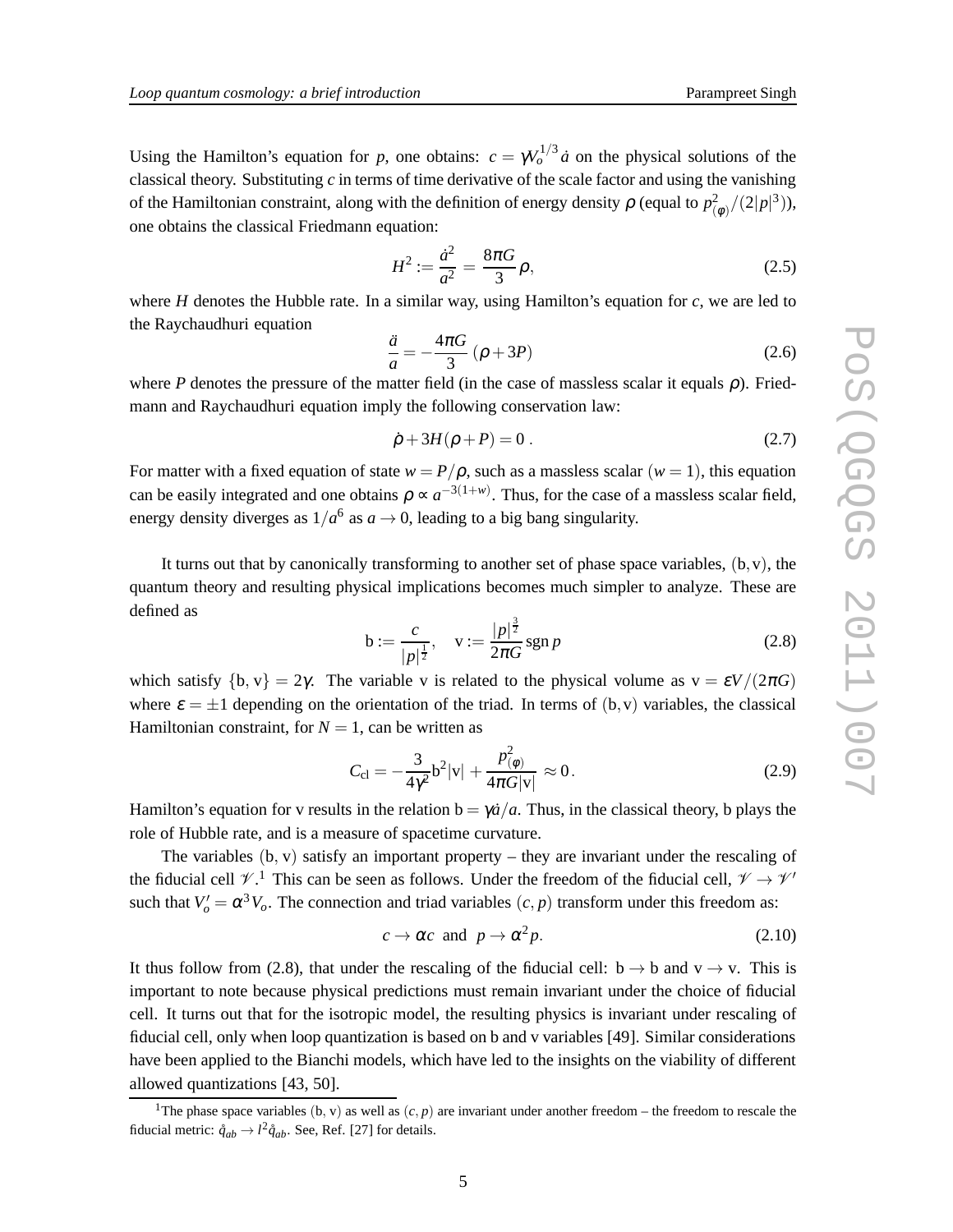#### **2.2 Quantum theory**

The quantization of the classical theory proceeds as in LQG. The elementary variables for the quantization are the holonomies of the connection  $A^i_a$  and flux of the electric field  $E^a_i$ . Due to underlying symmetries, holonomies can be computed along the edges of the cell  $\mathcal V$ . The holonomy of the connection *c* along an edge  $\mu \hat{e}_k^a$  with length  $\mu V_o^{1/3}$ , becomes

$$
h_k^{(\mu)} = \cos(\mu c/2)\mathbb{I} + 2\sin(\mu c/2)\tau_k
$$
 (2.11)

where  $\tau_k = -i\sigma_k/2$ , and  $\sigma_k$  are the Pauli spin matrices. The flux of the electric field is computed by smearing by constant test function across a square tangential to the  $\mathring{e}^a_i$ . It turns out to be proportional to *p*. The elementary variables for quantization, thus turn out to be *p* and  $N_\mu := \exp(i\mu c/2)$ , the elements of holonomies. The latter generate an algebra of almost periodic functions of *c*. Using Gel'fand, Naimark and Segal's construction [59], a representation of this algebra can be obtained.<sup>2</sup> The kinematical Hilbert space turns out to be  $\mathscr{H}_{\text{Kin}} = L^2(\mathbb{R}_{\text{Bohr}}, d\mu_{\text{Bohr}})$ , where  $\mathbb{R}_{\text{Bohr}}$  is the Bohr compactification of the real line and  $d\mu_{\text{Bohr}}$  is the Haar measure. The almost periodic functions,  $N_{\mu} := \exp(i\mu c/2)$  provide an orthonormal basis in  $\mathcal{H}_{\text{Kin}}$ , and satisfy  $\langle N_{\mu_1} | N_{\mu_2} \rangle = \delta_{\mu_1, \mu_2}$ . Action of the elementary operators on the states  $\Psi(c)$  constructed from the orthonormal basis  $\exp(i\mu c/2)$ turns out to be,

$$
\hat{N}_{(\alpha)}\Psi = \exp\frac{i\alpha c}{2}\Psi, \text{ and } \hat{p}\Psi = -i\frac{8\pi\gamma G\hbar}{3}\frac{d\Psi}{dc}.
$$
 (2.12)

This action becomes simpler in the representation, in which the action of  $\hat{p}$  is diagonal. We label this representation by  $\mu$ . The action of  $\hat{p}$  on the eigenstates  $|\mu\rangle$ , can be written as

$$
\hat{p}|\mu\rangle = \frac{8\pi\gamma\ell_{\rm Pl}^2}{6}\mu|\mu\rangle\tag{2.13}
$$

where  $\ell_{\text{Pl}} = (G\hbar)^{1/2}$  is the Planck length. In this representation, the action of  $N_{(\alpha)}$  is as a shift operator:  $\hat{N}_{(\alpha)}|\mu\rangle = |\mu + \alpha\rangle$ . Using this, we can find the action of the holonomy operator, which turns out to be

$$
\widehat{h}_{k}^{(\alpha)}|\mu\rangle = \frac{1}{2} (|\mu + \alpha\rangle + |\mu - \alpha\rangle) \mathbb{I} + \frac{1}{i} (|\mu + \alpha\rangle - |\mu - \alpha\rangle) \tau_{k}.
$$
 (2.14)

We now turn to the Hamiltonian constraint. For a continuity with the results in Sec. III, we would choose to work with lapse  $N = a^3$ . The reason for this choice is tied to the observation that the flat, isotropic model sourced with a massless scalar field in LQC with the choice of lapse  $N = a<sup>3</sup>$  can be solved exactly by going to the b representation [13], and robustness of bounce can be proved in a rigorous way for all the states in the physical Hilbert space. Also, this choice of lapse corresponds to the harmonic time (τ), satisfying  $\Box \tau = 0$ , which is naturally suited for the use of massless scalar field as an internal clock, as considered here. For the lapse  $N = a^3$ , using the elementary variables, the gravitational part of the Hamiltonian constraint,

$$
C_{\text{grav}} = -\gamma^{-2} \int_{\mathcal{V}} d^3 x N, \varepsilon_{ijk} \frac{E^{ai} E^{bj}}{\sqrt{|\det E|}} F_{ab}^i \tag{2.15}
$$

<sup>&</sup>lt;sup>2</sup>The procedure mimics the one in the full theory (see Ref. [6] in this proceedings), where the algebra of holonomy and flux operators leads to a unique representation [60, 61]. Recently, the uniqueness of representation has been shown in the context of the Bianchi-I model in LQC [62].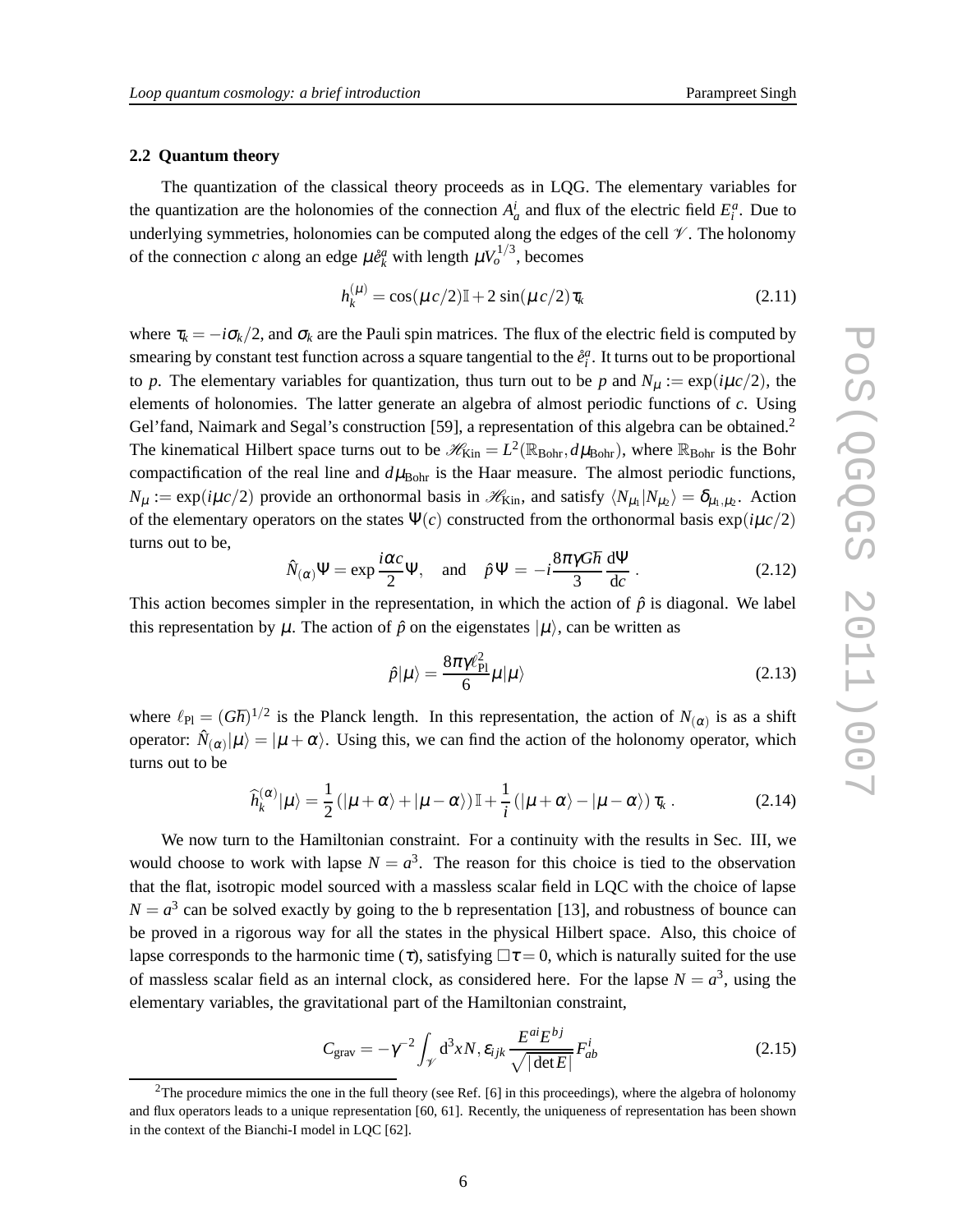can be expressed as

$$
C_{\text{grav}} = -\gamma^{-2} V_o^{-\frac{1}{3}} \varepsilon^{ij}{}_k \, \hat{e}^a_i \hat{e}^b_j \, |p|^2 F_{ab}{}^k \tag{2.16}
$$

where  $F_{ab}^i$  is the field strength of the connection  $A_a^i$ . It is expressed in terms of holonomies by considering a square loop  $\square_{ij}$  with sides of length  $\lambda V_o^{1/3}$  in the *i* − *j* plane of the fiducial cell:

$$
F_{ab}^k = -2 \lim_{Ar_{\Box} \to 0} \text{Tr} \left( \frac{h_{\Box_{ij}}^{(\bar{\mu})} - 1}{\bar{\mu}^2 V_o^{2/3}} \right) \tau^k \, \mathring{\omega}_a^i \, \mathring{\omega}_b^j, \quad h_{\Box_{ij}}^{(\bar{\mu})} = h_i^{(\bar{\mu})} h_j^{(\bar{\mu})} (h_i^{(\bar{\mu})})^{-1} (h_j^{(\bar{\mu})})^{-1}.
$$
 (2.17)

However, the limit  $Ar_{\Box} \rightarrow 0$  does not exist in the quantum theory. This is a direct consequence of the underlying quantum geometry. The loop can be shrunk only to a minimum area, which is given by the minimum eigenvalue of the area operator. This turns out to be  $\Delta \ell_{\rm Pl}^2$  where  $\Delta = 4\sqrt{3}\pi\gamma$  [63]. Equating this with the physical area of the loop:  $\bar{\mu}^2 V_o^{2/3} a^2 = \bar{\mu}^2 |p|^2$ , and using (2.13), we find that  $\bar{\mu}$  is not a constant but satisfies the following relation:  $\bar{\mu} = (3\sqrt{3}/|\mu|)^{1/2}$ . Due to this functional dependence the action of  $exp(i\bar{\mu}c/2)$  on states  $\Psi(\mu)$  is not a simple translation in the argument of the wavefunction, but to drag  $\Psi(\mu)$  a unit affine parameter along the vector field  $\bar{\mu}d/d\mu$  [12]. The action simplifies if one works in volume representation. To see this, let us define a parameter  $\lambda := \Delta^{1/2} \ell_{\text{Pl}}$ , such that  $\bar{\mu}c = \lambda b$ . One is then interested in the action of exp( $i\lambda b/2$ ) on the states in the volume representation  $\Psi(v)$  where we have defined  $v = v/\gamma \hbar$ . Since,  $\lambda$  is a constant, this action turns out to be a simple translation:  $\exp(i\lambda b)\Psi(v) = \Psi(v - \lambda)$ . In this representation, the volume operator acts by multiplication:

$$
\hat{V}\Psi(v) = 2\pi \gamma \ell_{\rm Pl}^2 |v|\Psi(v),\tag{2.18}
$$

and the action of the operator corresponding to the gravitational part of the Hamiltonian constraint turns out to be

$$
\hat{C}_{\text{grav}}\Psi(\nu) = -24\pi^2 G^2 \gamma^2 \hbar^2 |\nu| \frac{\sin \lambda b}{\lambda} |\nu| \frac{\sin \lambda b}{\lambda} \Psi(\nu). \tag{2.19}
$$

Before we discuss the action of the above quantum constraint, it is important to note that in the absence of fermions, a change in the orientation of triads corresponds to a large gauge transformation generated by a parity operator:  $\hat{\Pi}\Psi(\mu) = \Psi(-\mu)$ , which acts either in a symmetric or anti-symmetric way on the physical states, leading to a super-selection of symmetric and antisymmetric sectors. It turns out that the qualitative features of physics are not affected by the choice of the either sector. As is customary in LQC, we choose physical states should be symmetric under the change of orientation of the triad:  $\Pi \Psi(\nu, \phi) := \Psi(-\nu, \phi) = \Psi(\nu, \phi)$ . For such states, the action of total Hamiltonian constraint  $C_H = C_{grav} + 16\pi G C_{matt}$  is given by

$$
\partial_{\phi}^{2} \Psi(\nu, \phi) = -\Theta \Psi(\nu, \phi) , \qquad (2.20)
$$

where  $\Theta(v)$  is a positive definite quantum difference operator in v with step size of 4λ, defined  $as[12]:<sup>3</sup>$ 

$$
\Theta \Psi(\nu,\phi) := -\frac{3\pi G}{4\lambda^2} \nu \left[ (\nu+2\lambda) \Psi(\nu+4\lambda) - 2\nu \Psi(\nu,\phi) + (\nu-2\lambda) \Psi(\nu-4\lambda) \right].
$$
 (2.21)

<sup>&</sup>lt;sup>3</sup>Since  $\Theta$  is a difference operator, the space of physical states is divided in sectors, labeled by  $\varepsilon$ , which are preserved under evolution. This leads to a super-selection. In the following, we restrict ourselves to the sector  $\varepsilon = 0$ .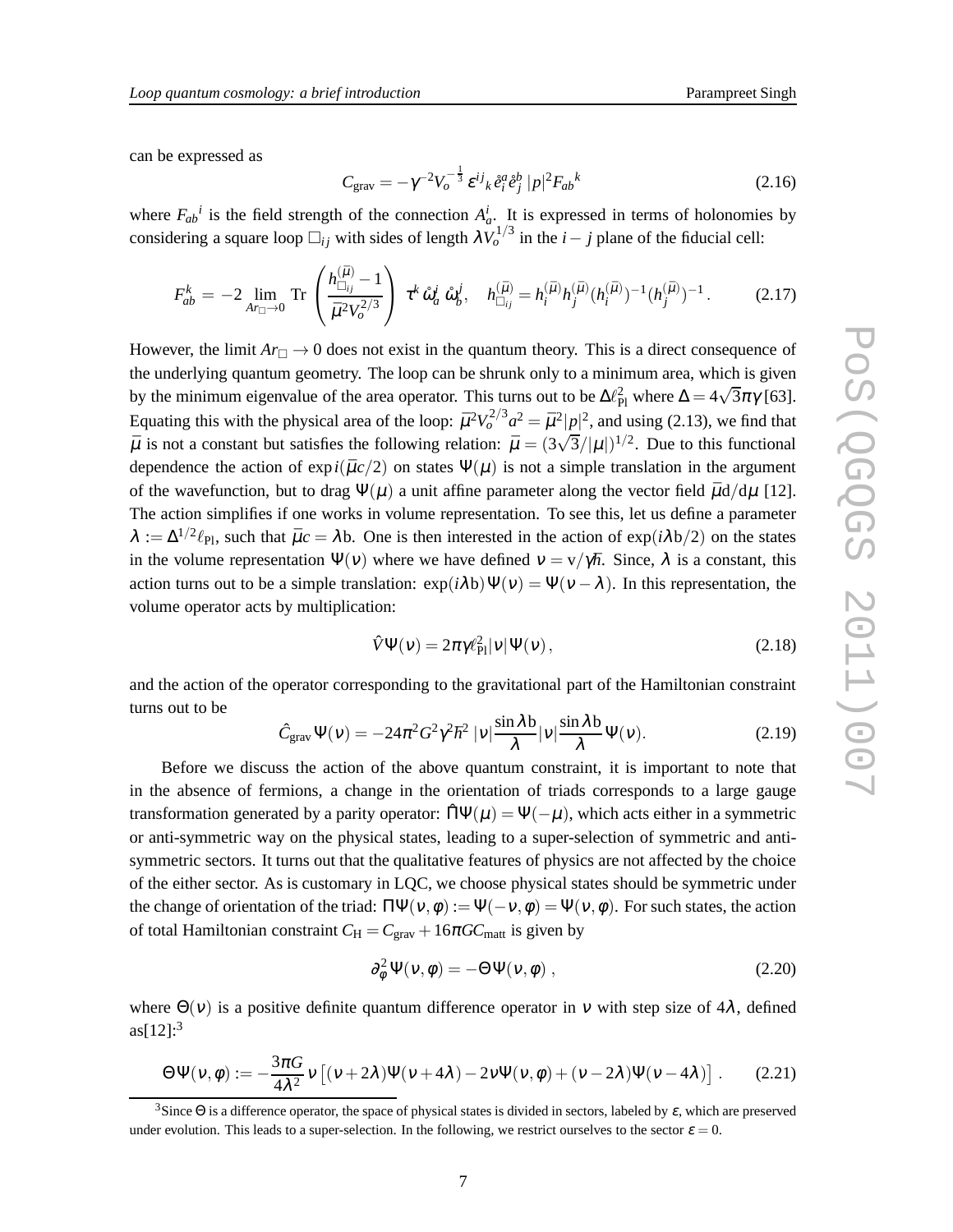The quantum constraint, for the massless scalar field model, turns out to be of the form of the massless Klein-Gordon equation in a static space-time, where Θ plays the role of spatial Laplace operator and  $\phi$  plays the role of time. Due to this reason, it becomes useful to treat  $\phi$  as an internal clock or the emergent time in the quantum theory. The scalar field  $\phi$  allows us to use the notion of relational dynamics, measuring the variation of volume (and similarly energy density) in 'time'  $\phi$ , via the operator  $\hat{V}|_{\phi}$ . Apart from the volume observable, a natural choice for this model is the momentum of the scale field  $p_{(\phi)}$  which is a constant in classical as well as the quantum theory.



**Figure 1:** Expectation values of the volume observable in LQC are plotted. Comparison with trajectory obtained from GR shows that is an excellent approximation to LQC till the quantum state approaches Planck scale. The bounce of the volume occurs when expectation value of energy density observable reaches  $\rho_{\rm max} \approx$  $0.41 \rho_{\text{Planck}}$ .

The physical Hilbert space can be found by the group averaging method [64, 65, 66] (see also Ref. [26] in the context of LQC). This procedure group involves finding a rigging map  $\eta : \Omega \to \Omega^*$ where  $\Omega$  is a dense subspace of the auxiliary Hilbert space. The physical states can then be found by evaluating ∫ *d*ξ  $\langle \exp(-i\xi \hat{C})\Psi' |$  where  $\hat{C}$  is the self-adjoint quantum Hamiltonian constraint and  $|\Psi\rangle \in \Omega$ . The physical Hilbert space which consists of the positive frequency solutions of the quantum constraint:

$$
-i\partial_{\phi}\Psi(v,\phi) = \sqrt{\Theta(v)}\Psi(v,\phi).
$$
 (2.22)

satisfies the physical inner product

$$
(\Psi_1, \Psi_2)_{\text{phys}} = \sum_{\nu} \bar{\Psi}_1(\nu, \phi_o) \frac{1}{|\nu|} \Psi_2(\nu, \phi_o) . \qquad (2.23)
$$

An alternative way to find the above physical inner product is by demanding that the action of the Dirac observables,  $\hat{p}_{(\phi)}$  and  $\hat{V}|_{\phi}$  be self-adjoint on the physical Hilbert space. The Dirac observables of interest are  $\hat{p}_{\phi}$  and  $\hat{v}|_{\phi_o}$ : given by

$$
\hat{p}_{(\phi)}\Psi(\mathbf{v},\phi) = -i\hbar \frac{\partial \Psi(\mathbf{v},\phi)}{\partial \phi}, \quad |\hat{\mathbf{v}}|_{\phi_o}\Psi(\mathbf{v},\phi) = e^{i\sqrt{\Theta}(\phi - \phi_o)}|\mathbf{v}|\Psi(\mathbf{v},\phi_o) \,.
$$

which are self-adjoint with respect to the physical inner product (2.23).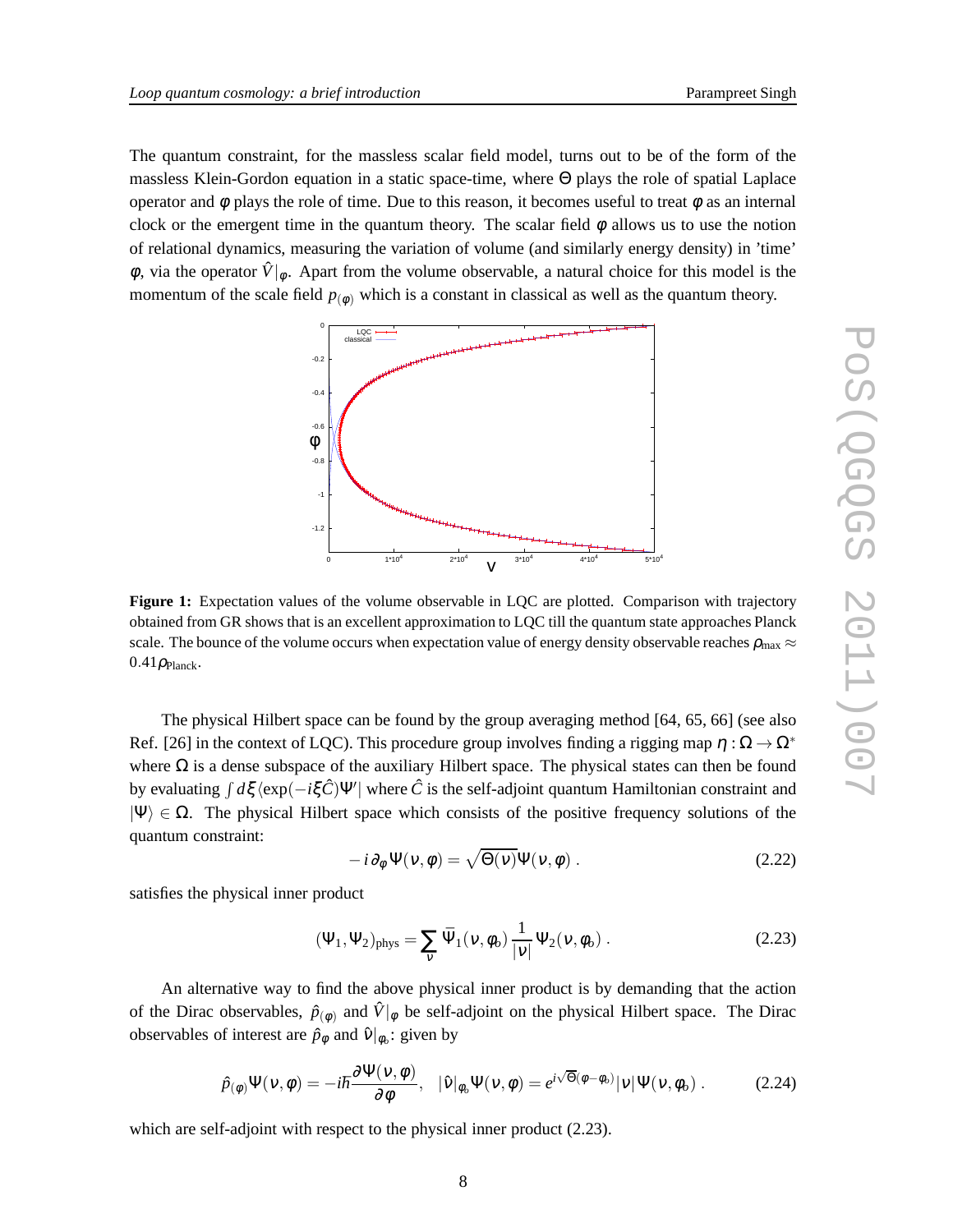Using this structure we can extract predictions from the theory. In the volume representation, one has to rely on numerical simulations.<sup>4</sup> In the numerical simulations, one considers a semi-classical state peaked at a classical trajectory,  $p_{\phi} = p_{\phi}^*$  and  $v|_{\phi_o} = v^*$ , in a large universe at large  $\phi$  (late time). The state is then evolved backwards in time using quantum constraint equation (2.22). One can them compare the expectation values of the Dirac observables with the trajectories obtained from GR. A similar analysis can be performed using quantum constraint in the Wheeler-DeWitt theory. It turns out that the states in Wheeler-DeWitt theory remain peaked on the classical trajectory through out the evolution and the initial singularity is not resolved. On the other hand, results in LQC, turns out to be strikingly different. Numerical simulations with states which are semi-classical at late times, reveal that the big bang singularity is avoided (see Fig. 1) for an illustrative example of such a simulation). Instead a quantum bounce occurs when energy density reaches a maximum value, given by  $\rho_{\text{max}} \approx 0.41 \rho_{\text{Planck}}$ . Unlike the classical GR, and the Wheeler-DeWitt theory, the loop quantum evolution turns out to be non-singular with quantum bounce joining expanding branch of the universe with a contracting branch (with the same value of  $p_{(\phi)}$ ). The ultra-violet problem of GR is solved by the underlying quantum geometric effects which manifest themselves in the quantum difference equation (2.22) via the non-local nature of the field strength operator (2.17). Now let us consider the infra-red limit. At small spacetime curvature, (i.e. large volume for a fixed value of  $p_{(\phi)}$ ) the quantum difference equation, can be approximated by a differential operator

$$
\partial_{\phi}^{2} \Psi(\nu, \phi) = 12\pi G \nu \partial_{\nu} \nu \partial_{\nu} \Psi(\nu, \phi).
$$
 (2.25)

This corresponds to the Wheeler-DeWitt equation for this model. Thus, not surprisingly, states in LQC are peaked on classical trajectories at small spacetime curvature and loop quantum evolution agrees with the predictions of GR when gravity is weak.

We now briefly discuss extensions of these results to other models. Results of Ref.[12], have been generalized to include spatial curvature. A rigorous quantization and analysis of physics for the closed model with a massless scalar field was performed in Refs. [32, 33] and the open model with a massless scalar field was considered in Ref.  $[34, 35]$ . For the  $k = 1$  model, evolution of states with the quantum constraint has been performed using extensive numerics and as in the case of the flat model, it was found that bounce occurs when  $\rho = \rho_{\text{max}}$ , fluctuations remain small through out the evolution and effective dynamics is an excellent approximation to the underlying quantum dynamics.<sup>5</sup> It is interesting to note that in the closed model, where the evolution is cyclic, the change in relative fluctuations over a large number of cycles remains negligible [33]. A similar conclusion holds for another cyclic model – the flat, isotropic model with a negative cosmological constant – which was quantized in Ref. [30]. More recently, quantization of isotropic model has been performed for the positive cosmological constant [29, 28] and the  $\phi^2$  inflationary scenario [31] where numerical simulations reveal that the bounce and peakedness properties of the semi-classical states are robust features in LQC. These results have been supplemented with the analytical studies in Refs. [14, 15, 16].

<sup>&</sup>lt;sup>4</sup>In the next section, we will show that by going to the b representation, the model can be solved exactly.

 ${}^{5}$ It is to be pointed out that in comparison to the spatially flat model sourced with a massless scalar, the closed model provides a much rigorous test of the infra-red limit. For an earlier quantization of LQC, Green and Unruh found certain difficulties with the behavior of eigenfunctions at large volumes [67]. These difficulties were resolved in the  $\bar{\mu}$ quantization [12].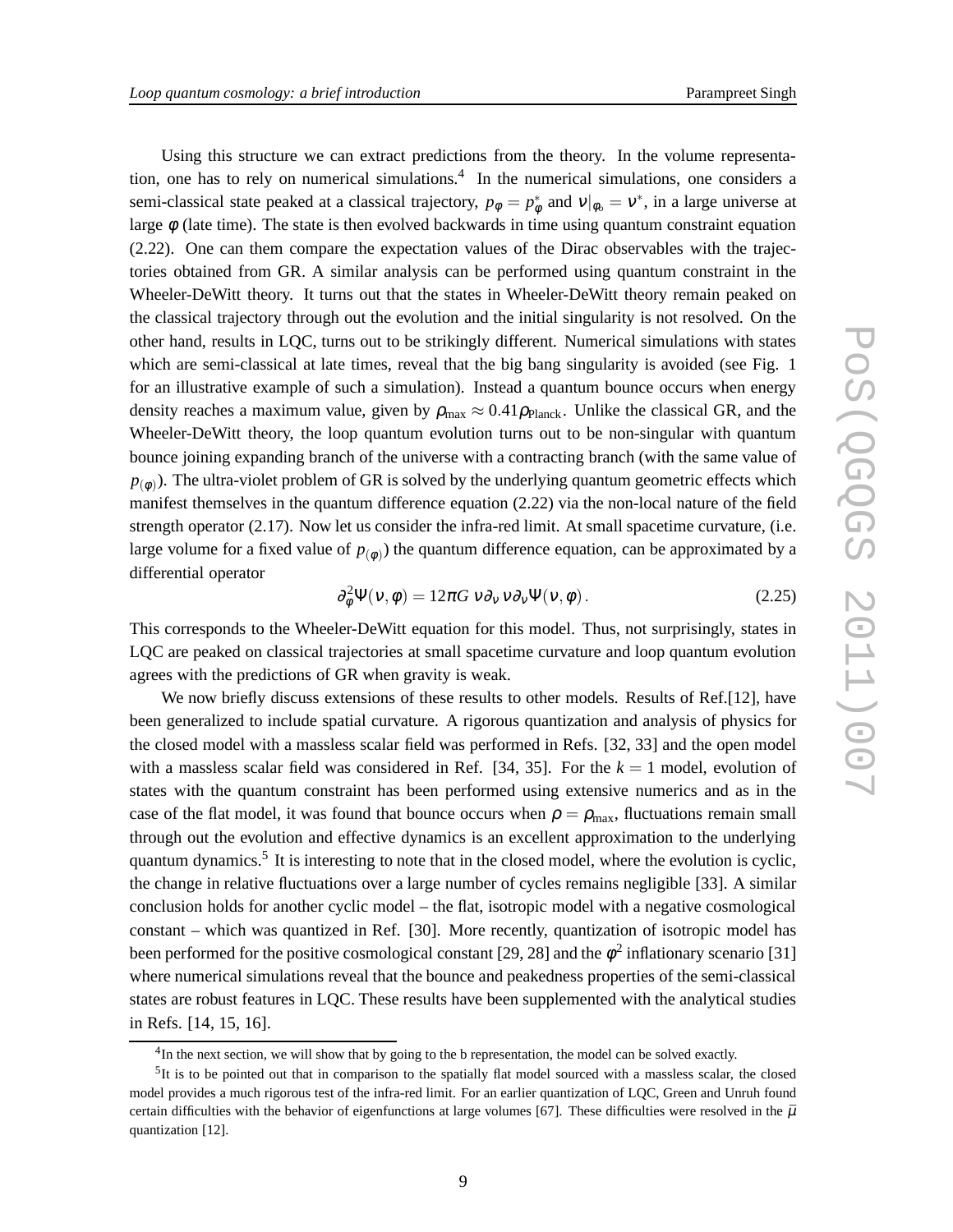We conclude this subsection by noting that though the procedure outlined above has been widely applied to different isotropic models, it is never guaranteed to be straightforward and sometime subtle difficulties need to be overcome. As an example, the existing quantization of  $k = -1$ model, relies on holonomies of extrinsic curvature, rather than the connection, and quantum Hamiltonian constraint is not self-adjoint. One can however find physical states using FFT method [34]. Similarly, for the case of the positive cosmological constant, the quantum difference equation turns out to be not essentially self-adjoint. However, one can choose a self-adjoint extension to obtain quantum evolution, and the choice of the extension does not affect qualitative features of physics.

#### **2.3 Effective dynamics**

We conclude this section with a brief discussion of the effective dynamics for this model in LQC. Using the geometrical formulation of quantum mechanics [68], where one treats the Hilbert space as an infinite dimensional phase space, it is possible to obtain an effective Hamiltonian up to well controlled approximations. This has been accomplished using two strategies in LQC. In the embedding method [40, 41, 42], one seeks a faithful embedding of the infinite dimensional quantum phase space in to finite dimensional classical phase space with a a judicious choice of states, and the truncation method [69, 70], which requires a careful and systematic truncation of terms arising in an order by order expansion to obtain a self-consistent set of dynamical equations without which reliable physical predictions can not be obtained. The embedding approach, from a physicist's perspective, serves as a useful tool because it works extremely well for states such as coherent states which lead to a macroscopic classical universe at the late times. The evidence of the reliability of the effective Hamiltonian derived using embedding approach comes from comparing the effective dynamics with the analytical models [13] as well as several numerical simulations performed in Refs. [10, 11, 12, 28, 30, 31, 33, 34, 43, 44]. For this reason, it has been widely used in literature to extract physical predictions (see Sec. V of Ref. [27] for a review).

The effective Hamiltonian constraint for  $k = 0$  isotropic model, with lapse  $N = 1$ , is given by [41, 42]

$$
-\frac{3}{\gamma^2} \frac{\sin^2(\lambda b)}{\lambda^2} V + 8\pi G H_{\text{matt}} \approx 0, \qquad (2.26)
$$

which using Hamilton's equation for volume, leads to the modified Friedmann equation [71, 12]

$$
H^{2} = \frac{\dot{a}^{2}}{a^{2}} = \frac{8\pi G}{3} \rho \left( 1 - \frac{\rho}{\rho_{\text{max}}} \right) ,
$$
 (2.27)

Using the Hamilton's equations for connection and matter variables, modified Raychaudhuri and conservation laws can also be obtained. These equations imply, that at the maximum of energy density, Hubble rate vanishes, and  $\ddot{a} > 0$ , causing the universe to bounce. It is rather remarkable that the density at which bounce occurs and the effective trajectory agrees to an excellent precision with the underlying quantum theory. For  $\rho \ll \rho_{\text{max}}$ , the modified Friedman equations reduce to the classical Friedman equation (2.5). Modified dynamical equations give important insights on the new physics at the Planck scale. To cite a few examples, the phase of super-inflation  $(H > 0)$  near bounce [71], has important implications for the probability for inflation to occur. For a quadratic potential, it has been shown that if initial conditions are provided at the bounce surface ( $\rho = \rho_{\text{max}}$ ) and probability for inflation to occur is evaluated using Liouville measure on the phase space, a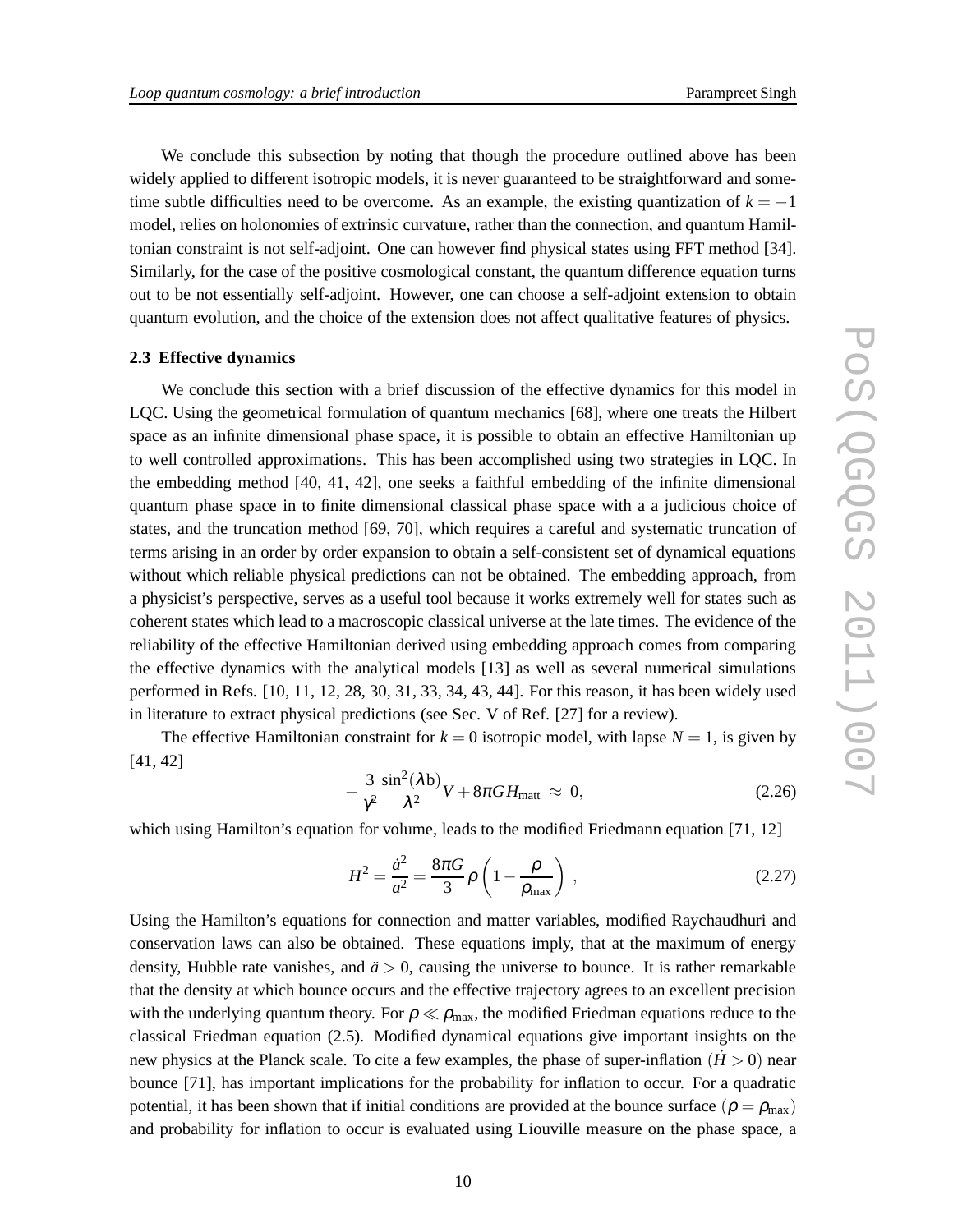phase of inflation with more than 65 e-foldings is almost guaranteed in LQC [72, 73, 74]<sup>6</sup>. Another important implication results in the form of bounds on physical quantities which appear in geodesic and Raychaudhuri equations. It has been shown that energy density and expansion and shear scalars are bounded for isotropic [45] and anisotropic models [50, 47] which has important implications to understand general resolution of singularities. This turns out to be true for isotropic models where it has been demonstrated that there is indeed a generic resolution of strong singularities [45, 48]. The analysis have been recently extended for Bianchi-I model for the case of matter with a vanishing anisotropic stress [46]. These results are expected to shed important insights on a non-singularity theorem in LQC/LQG.

#### **3. Exactly soluble LQC**

In the previous section, we discussed the quantization of spatially flat homogeneous and isotropic model sourced with a massless scalar field in LQC in the volume representation. In this section, we consider the same model in the conjugate b representation. As remarked earlier, with the lapse  $N = a^3$ , this model becomes exactly soluble in the b representation, allowing the analysis of results on bounce at a purely analytical level. In particular, it allows to establish genericness of bounce for arbitrary states in the physical Hilbert space. Further, a notable merit of sLQC is that the underlying quantum theory shares similar features with the Wheeler-DeWitt quantization, yet due to an interplay of volume observable with physical states, the physical predictions are strikingly different. In the following, we summarize and contrast the main features of the quantization for both frameworks. (For details, we refer the reader to Ref. [13, 27]).

In the b representation, the classical Hamiltonian constraint for lapse  $N = a^3$  can be written as

$$
-3\pi G v^2 b^2 + p_{(\phi)}^2 \approx 0.
$$
 (3.1)

In this representation, we consider the action of the corresponding Wheeler-DeWitt and sLQC quantum constraints on states  $\chi(b,\phi)$  and  $\chi(b,\phi)$  respectively. In the Wheeler-DeWitt theory, b ∈ (−∞,∞), and due to the symmetry under the change of orientation of the triads, states satisfy  $\chi(b,\phi) = -\chi(-b,\phi)$ . Imposing this symmetry, we restrict to the states which have support on the positive b-half line. On these states, the quantum constraint in Wheeler-DeWitt theory has the following action:

$$
\partial_{\phi}^{2} \underline{\chi}(\mathbf{b}, \phi) = 12\pi G(\mathbf{b}\partial_{b})^{2} \underline{\chi}(\mathbf{b}, \phi) . \qquad (3.2)
$$

On the other hand, in sLQC,  $b \in (0, \pi/\lambda)$  and the action of the quantum constraint is given by

$$
\partial_{\phi}^{2} \chi(b,\phi) = 12\pi G \left(\frac{\sin \lambda b}{\lambda} \partial_{b}\right)^{2} \chi(b,\phi) . \tag{3.3}
$$

Interestingly, the quantum constraints  $(3.2)$  and  $(3.3)$ , can be written in a simple form of a 2dimensional Klein-Gordon equation by a simple change of variables. To see this, we introduce variable *y* for the Wheeler-DeWitt theory:

$$
y := \frac{1}{(12\pi G)^{1/2}} \ln \frac{b}{b_o}
$$
 (3.4)

 $6$ The attractor properties for inflationary trajectories in LQC [75, 73, 74], play an important role in these results.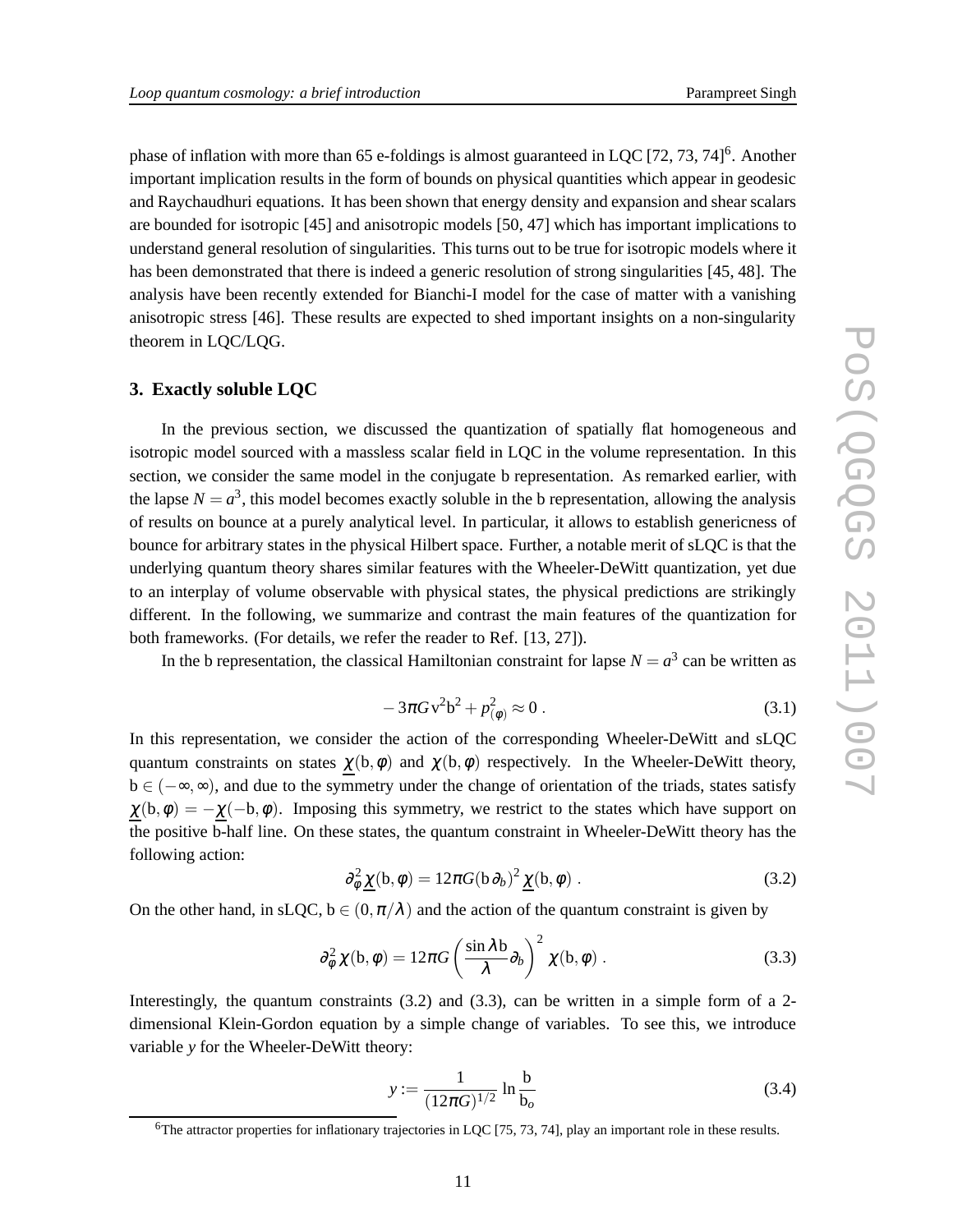where  $b<sub>o</sub>$  is constant. The resulting quantum constraint (3.2), then becomes

$$
\partial_{\phi}^{2} \underline{\chi}(y, \phi) = -\underline{\Theta} \underline{\chi}(y, \phi), \text{ where } \underline{\Theta} := -\partial_{y}^{2}.
$$
 (3.5)

Similarly, for sLQC, we introduce *x* variable:

$$
x = \frac{1}{\sqrt{12\pi G}} \ln \left( \tan \frac{\lambda b}{2} \right) . \tag{3.6}
$$

Due to this change of variable, the resulting action of the quantum constraint (3.3) takes the similar form as (3.5):

$$
\partial_{\phi}^{2} \chi(x, \phi) = -\Theta \chi(x, \phi), \ \Theta := -\partial_{x}^{2} \ . \tag{3.7}
$$

Solutions of both the constraints  $(3.5)$  and  $(3.7)$ ) are superselected in to the positive and negative frequency sub-spaces, and as in the previous section, one can restrict to the positive frequency subspace. The physical inner product can be found using the group averaging procedure [64, 65, 66]. In the Wheeler-DeWitt theory, the inner product take the following Klein-Gordon form<sup>7</sup>:

$$
(\underline{\chi}_1, \underline{\chi}_2)_{\text{phy}} = 2 \int_{-\infty}^{\infty} dk |k| \underline{\tilde{\chi}}_1(k) \underline{\tilde{\chi}}_2(k) . \tag{3.8}
$$

Here  $\tilde{\chi}$  is the Fourier transform of the Wheeler-DeWitt state  $\bar{\chi}$ . The action of the Dirac observables,  $\hat{p}_{(\phi)}$  and  $\hat{V}|_{\phi}$ , is self-adjoint with respect to the inner product. It is given by

$$
\hat{p}_{\phi} \underline{\chi}(y,\phi) = \hbar \sqrt{\underline{\Theta}} \underline{\chi}(y,\phi) . \qquad (3.9)
$$

and

$$
\hat{V}|_{\phi_o} \underline{\chi}(y,\phi) = e^{i\sqrt{\underline{\Theta}}(\phi-\phi_o)} \left(2\pi\gamma \ell_{\text{Pl}}^2|\hat{v}|\right) \underline{\chi}(y,\phi) \tag{3.10}
$$

where  $\phi_o$  is the slice at which initial datum is specified, and v is defined as  $v := v/\hbar$ , whose corresponding operator is given by,

$$
\hat{\mathbf{v}} = -\frac{2}{\sqrt{12\pi G}b_o} \left( P_R(e^{\sqrt{12\pi G}}i\partial_y) P_R + P_L(e^{\sqrt{12\pi G}}i\partial_y) P_L \right) . \tag{3.11}
$$

where  $P_L$  and  $P_R$  are projectors on the left and right moving sectors of the Schrödinger Hilbert space. The left moving states correspond to expanding universe, and the right moving states correspond to the contracting universe. The Dirac observables,  $\hat{p}_{\phi}$  and  $\hat{V}|_{\phi_o}$ , which form a complete set, preserve these sectors. Hence, one can restrict to just one of these sectors to analyze physical implications. In the following analysis of the Wheeler-DeWitt theory, we will consider only left moving modes.

Despite similarities with the Wheeler-DeWitt theory, the situation in sLQC turns out to be sharply different. The first difference is rooted in the symmetry requirement of the orientation of triads. It turns out that  $\chi(-x, \phi) = -\chi(x, \phi)$  [13]. Thus, a generic state  $\chi(x, \phi)$  has support on both left and right moving sectors and unlike the WDW theory there is no super-selection of these

<sup>&</sup>lt;sup>7</sup>Note that a general initial datum for the physical state specified at time  $\phi = \phi_o$  is of the form  $\chi(y, \phi_o) = \frac{1}{\sqrt{2}}$  $\frac{1}{2\pi} \int_{-\infty}^{\infty} dk e^{-iky} \underline{\tilde{\chi}}(k)$ , and under time evolution one obtains  $\underline{\chi}(y,\phi)$  =  $\frac{1}{\sqrt{2}}$  $\frac{1}{2\pi}\left(\int_{-\infty}^{0} dk e^{-ik(\phi+y)} e^{ik\phi} \underline{\tilde{\chi}}(k) + \int_{0}^{\infty} dk e^{ik(\phi-y)} e^{-ik\phi} \underline{\tilde{\chi}}(k)\right).$  As in the Klein-Gordon case  $\phi + y$  and  $\phi - y$  can be identified as the left and right moving components respectively.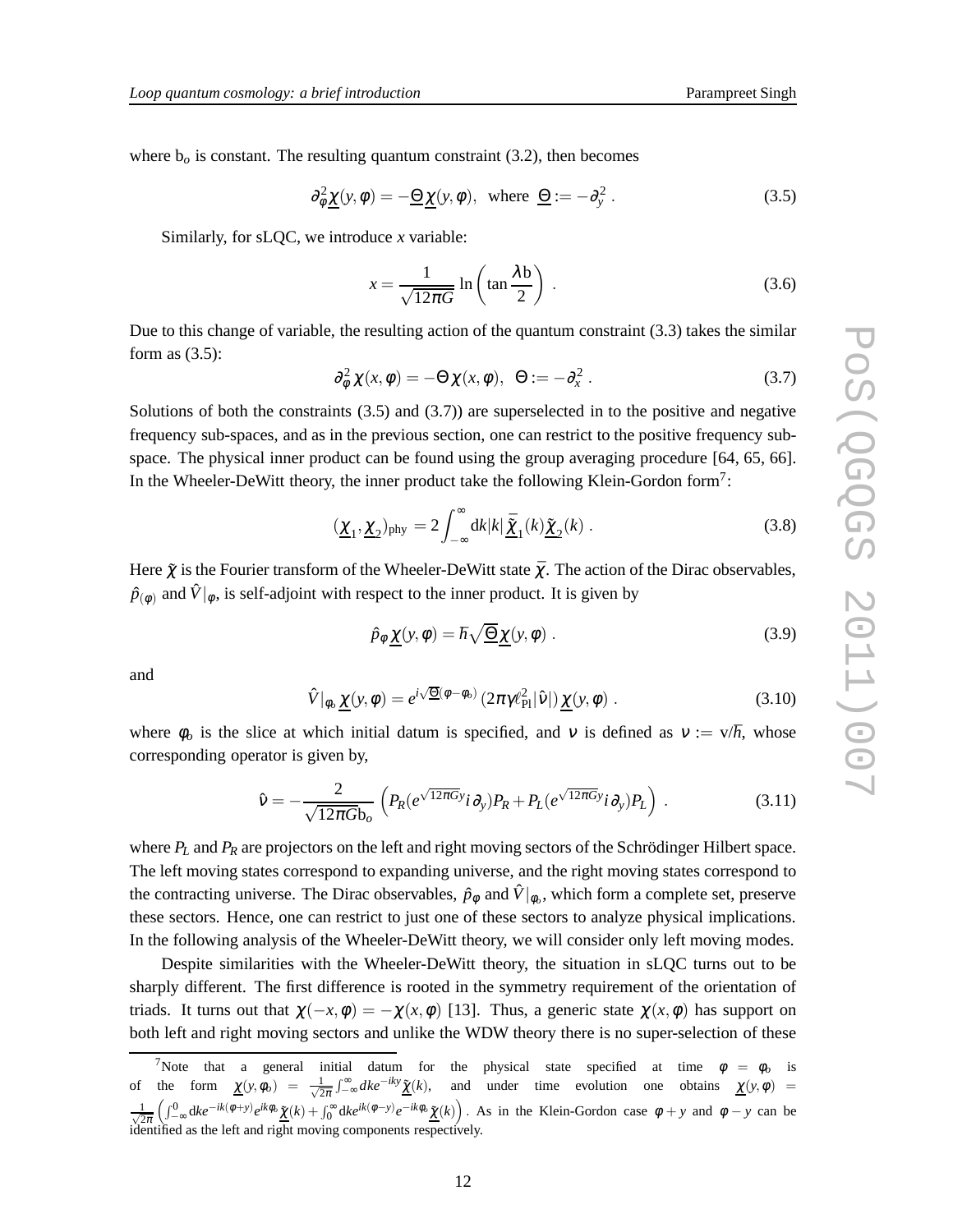sectors. In particular, any solution of the quantum constraint (3.7), satisfies the following relation in terms of right moving *x*<sub>+</sub> or left moving parts *x*<sub>−</sub>:  $\chi(x, \phi) = \frac{1}{\sqrt{x}}$  $\frac{1}{2}(F(x_{+})-F(x_{-}))$ . Using this, the inner product (3.8), can then be expressed in terms of the right moving or left moving solutions, and in terms of the latter it becomes

$$
(\chi_1, \chi_2)_{\text{phys}} = -2i \int_{-\infty}^{\infty} dx \bar{F}_1(x_+) \partial_x F_2(x_+) . \qquad (3.12)
$$

The second difference between Wheeler-DeWitt theory and sLQC arises, in the action of the volume operator, which is given by

$$
\hat{v} = -\frac{2\lambda}{\sqrt{12\pi G}} \left( P_R(\cosh(\sqrt{12\pi G}x)i\partial_x) P_R + P_L(\cosh(\sqrt{12\pi G}x)i\partial_x) P_L \right) . \tag{3.13}
$$

Due to the differences in the action of the volume observable, behavior of the corresponding expectation values in Wheeler-DeWitt theory and sLQC is qualitative distinct. In the Wheeler-DeWitt theory, for the left moving states, they are given by

$$
(\underline{\chi}_L, \hat{V}|_{\phi} \underline{\chi}_L)_{\text{phy}} = 2\pi \gamma \ell_{\text{Pl}}^2 (\underline{\chi}_L, \hat{V}|_{\phi} \underline{\chi}_L)_{\text{phy}} = V_* e^{\sqrt{12\pi G} \phi}
$$
(3.14)

where *V*<sup>∗</sup> is a positive definite constant determined by the initial data. In contrast, the expectation values  $\langle \hat{V} |_{\phi} \rangle$  in sLQC become,

$$
(\chi, \hat{V}|_{\phi}\chi)_{\text{phy}} = 2\pi \gamma \ell_{\text{Pl}}^2 (\chi, \hat{V}|_{\phi}\chi)_{\text{phy}} = V_{+}e^{\sqrt{12\pi G}\phi} + V_{-}e^{-\sqrt{12\pi G}\phi}
$$
(3.15)

where  $V_{\pm}$  are positive constants determined by the initial data [13].

Let us compare the behavior of expectation values of the volume observable in Wheeler-DeWitt theory and sLQC. From (3.11), we find that in the Wheeler-DeWitt theory, for any given left-moving state (which corresponds to an expanding universe), the expectation values of the volume observable becomes infinite as  $\phi \to \infty$  and becomes zero when  $\phi \to -\infty$ . That is, in the past evolution, an expanding Wheeler-DeWitt universe encounters a big bang singularity irrespective of the choice of state. Similar, conclusion arises for the right-moving states in Wheeler-DeWitt theory, which correspond to a contracting universe. The expectation values  $\langle \hat{V} |_{\phi} \rangle$  become infinite as  $\phi \rightarrow -\infty$  and vanish when  $\phi \rightarrow \infty$ . Thus, a flat isotropic Wheeler-DeWitt universe sourced with a massless scalar field, inevitably encounters a singularity, independent of the choice of state. Going beyond the analysis of expectation values, above conclusion is also reached using the consistent histories framework [76, 77], by computing the consistent probabilities for the singularity to occur [20, 21]. Interestingly, a careful analysis of consistent histories leads to even a stronger result, that arbitrary superpositions of left and right moving modes do not lead to avoidance of singularity, whose probability remains unity (for details, we refer the reader to [20, 21]).

Let us now consider the case of sLQC. From (3.15), we find that the expectation values  $\langle \hat{V} |_{\phi} \rangle$ become infinite when  $\phi \to \pm \infty$ , attaining a minimum volume  $V_{\text{min}} = 2\sqrt{V_{+}V_{-}}/||\chi||^{2}$  at  $\phi_{\text{bounce}} =$ 1  $\frac{1}{(2\sqrt{12\pi G})}\log(V_-/V_+)$ . Further, the expectation values  $\langle \hat{V} |_{\phi}$  are symmetric across the bounce time  $\phi_{\text{bounce}}$ . Thus, in contrast to the Wheeler-DeWitt evolution, the expectation value of the volume observable never vanishes in  $\text{SLOC}^8$  Starting from the expanding branch, a backward evolution

<sup>&</sup>lt;sup>8</sup>Computation of consistent probabilities shows that the probability for an sLQC universe to bounce is unity [22].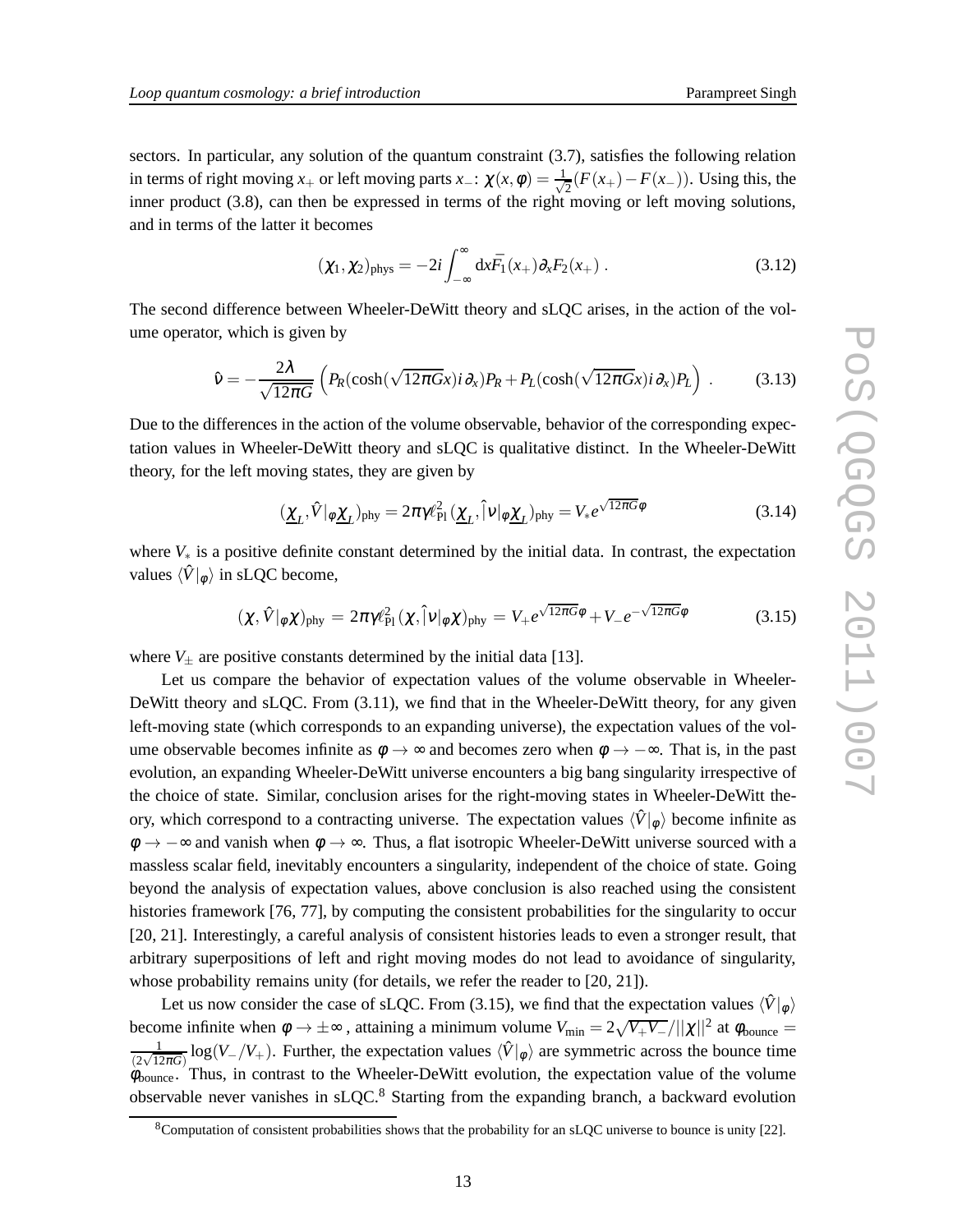of an arbitrary state in sLQC leads to a bounce at the minimum value. Thus, generic states in sLQC lead to the resolution of the big bang/crunch singularities of the classical theory. Defining the energy density observable, one can compute the value at which bounce occurs. This provides a strong analytical test of results obtained from the numerical simulations. Let us define the Dirac observable for energy density as,

$$
\hat{\rho}|_{\phi} = \frac{1}{2}\hat{A}|_{\phi}^{2} \quad \text{where} \quad \hat{A}|_{\phi} = (\hat{V}|_{\phi})^{-1/2} \hat{p}_{\phi}(\hat{V}|_{\phi})^{-1/2} \,. \tag{3.16}
$$

The expectation values of  $\langle \hat{A} |_{\phi} \rangle$  are given by

$$
\langle \hat{A} |_{\phi_o} \rangle = \frac{(\chi, \hat{p}_{\phi} \chi)_{\text{phy}}}{(\chi, \hat{V} |_{\phi_o} \chi)_{\text{phy}}} = \left(\frac{3}{4\pi \gamma^2 G}\right)^{1/2} \frac{1}{\lambda} \frac{\int_{-\infty}^{\infty} dx |\partial_x F|^2}{\int_{-\infty}^{\infty} dx |\partial_x F|^2 \cosh(\sqrt{12\pi Gx})} \,. \tag{3.17}
$$

It turns out that these are bounded, with a maximum given by  $9^9$ 

$$
\rho_{\rm sup} = \frac{3}{8\pi\gamma^2 G \lambda^2} = \frac{\sqrt{3}}{32\pi^2 \gamma^3 G^2 \hbar} \approx 0.41 \rho_{\rm Pl} , \qquad (3.18)
$$

which agrees with the value of energy density at which bounce occurs in the numerical simulations for spatially flat isotropic model with a massless scalar field [12]. Note that if quantum discreteness vanishes, i.e. if  $\lambda$  is set to zero, there is no maximum value of the energy density and the minimum allowed value of volume observable vanishes. The classical singularity is recovered in the absence of quantum discreteness.

#### **4. Summary**

Loop quantization of cosmological models provides us a new paradigm of the very early universe in which initial singularity of the classical theory is replaced by a quantum bounce when the spacetime curvature reaches Planck regime [27]. Non-singular evolution resulting from non-local properties of the field strength of connection, has turned out to be a general feature of various models, in isotropic and anisotropic spacetimes. We illustrated key aspects of quantization for the spatially flat isotropic universe sourced with a massless scalar field. We discussed the way physical Hilbert space is found, the role of scalar field as internal clock, the action of Dirac observables, and the way physics can be extracted using sophisticated numerical simulations [10, 11, 12]. Unlike the Wheeler-DeWitt quantization, the quantum constraint in LQC turns out to be discrete. The differential geometry of GR is replaced by quantum geometry. States which are semi-classical at late times, when evolved backward towards the big bang using quantum constraint, remain peaked at classical trajectories for small spacetime curvature, but result in a big bounce where energy density reaches a maximum value. Analysis of fluctuations show that they are tightly constrained in the evolution across the bounce [12, 33, 14, 15, 78]. In a striking contrast to Wheeler-DeWitt theory,

<sup>&</sup>lt;sup>9</sup>Another way to obtain this bound is by considering the energy density observable for the states in the physical Hilbert space. For such states, using quantum Hamiltonian constraint, one finds  $\hat{\rho}|_{\phi} = \frac{3}{8\pi G \gamma^2 \lambda^2} \widehat{\sin^2(\lambda b)}$ , which results in the same maximum of the energy density as in eq.(3.18).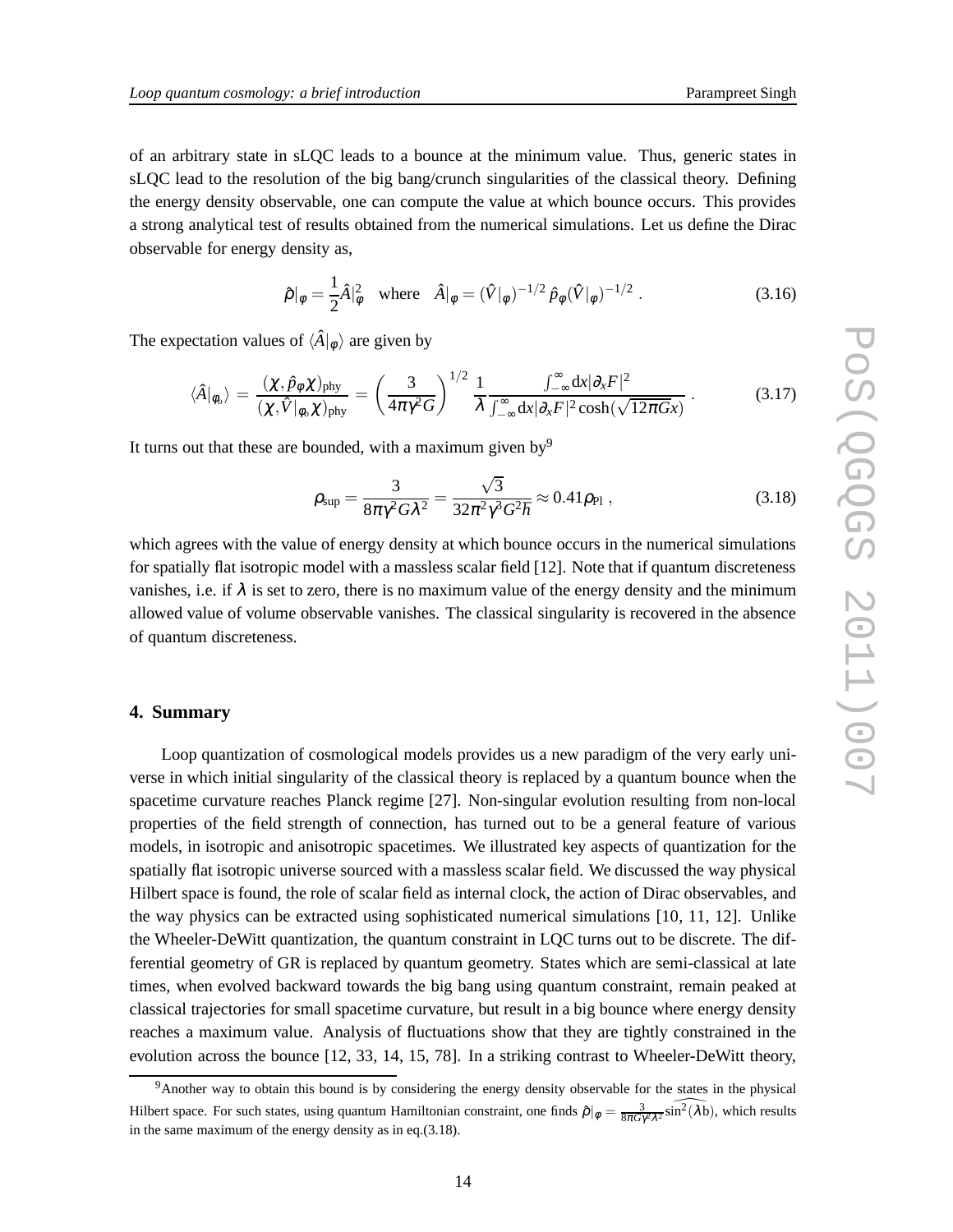big bang singularity is shown to be absent for a dense subspace of states using an exactly soluble model [13]. Effective dynamics, which captures the key features of underlying quantum geometry, provides an excellent approximation of the quantum evolution and has been extensively used to extract novel physical predictions, such as, on bounds on energy density, expansion and shear scalars [45, 47, 50], resolution of strong singularities [45, 46] and probability for inflation [72, 73, 74]. These have been also used to probe the physics beyond homogeneity approximation such as in Gowdy models [51] and imprint of quantum geometry on cosmological perturbations [52], which have also been derived using detailed properties of quantum spacetime [54]. It is hoped that the ongoing investigations on primordial perturbations will provide potential tests for LQC in near future astronomical experiments.

### **Acknowledgments**

Author thanks organizers of the 3rd Quantum Gravity and Quantum Geometry school for organizing an intellectually stimulating meeting and a warm hospitality. Author is grateful to Abhay Ashtekar, Alejandro Corichi and Tomasz Pawlowski for collaboration on works summarized in this article. We thank anonymous referee for helpful suggestions on improvement of this manuscript. This work is supported by NSF grant PHY1068743.

## **References**

- [1] S. W. Hawking, G. F. R. Ellis, *The large scale structure of Space-Time*, Cambridge (1973)
- [2] A. Ashtekar and J. Lewandowski, Background independent quantum gravity: A status report, Class. Quant. Grav. **21** R53-R152 (2004)
- [3] C. Rovelli,*Quantum Gravity*. (Cambridge University Press, Cambridge (2004))
- [4] T. Thiemann, *Introduction to Modern Canonical Quantum General Relativity.* (Cambridge University Press, Cambridge, (2007))
- [5] R. Gambini, J. Pullin, *A first course in loop quantum gravity*, Oxford (2011).
- [6] K. Giesel, H. Sahlmann, From Classical To Quantum Gravity: Introduction to Loop Quantum Gravity, arXiv:1203.2733 [gr-qc]
- [7] M. Bojowald, Absence of singularity in loop quantum cosmology, Phys. Rev. Lett. **86**, 5667 (2001); M. Bojowald, Isotropic loop quantum cosmology, Class. Quant. Grav. **19** 2717 (2002).
- [8] M. Bojowald, Homogeneous loop quantum cosmology, Class. Quant. Grav. **20**, 2595 (2003)
- [9] A. Ashtekar, M. Bojowald and J. Lewandowski, Mathematical structure of loop quantum cosmology. Adv. Theo. Math. Phys. **7** 233–268 (2003)
- [10] A. Ashtekar, T. Pawlowski and P. Singh, Quantum nature of the big bang, Phys. Rev. Lett. **96** 141301 (2006),
- [11] A. Ashtekar, T. Pawlowski and P. Singh, Quantum nature of the big bang: An analytical and numerical investigation I, Phys. Rev. **D73** 124038 (2006)
- [12] A. Ashtekar, T. Pawlowski and P. Singh, Quantum nature of the big bang: Improved dynamics, Phys. Rev. D**74** 084003 (2006)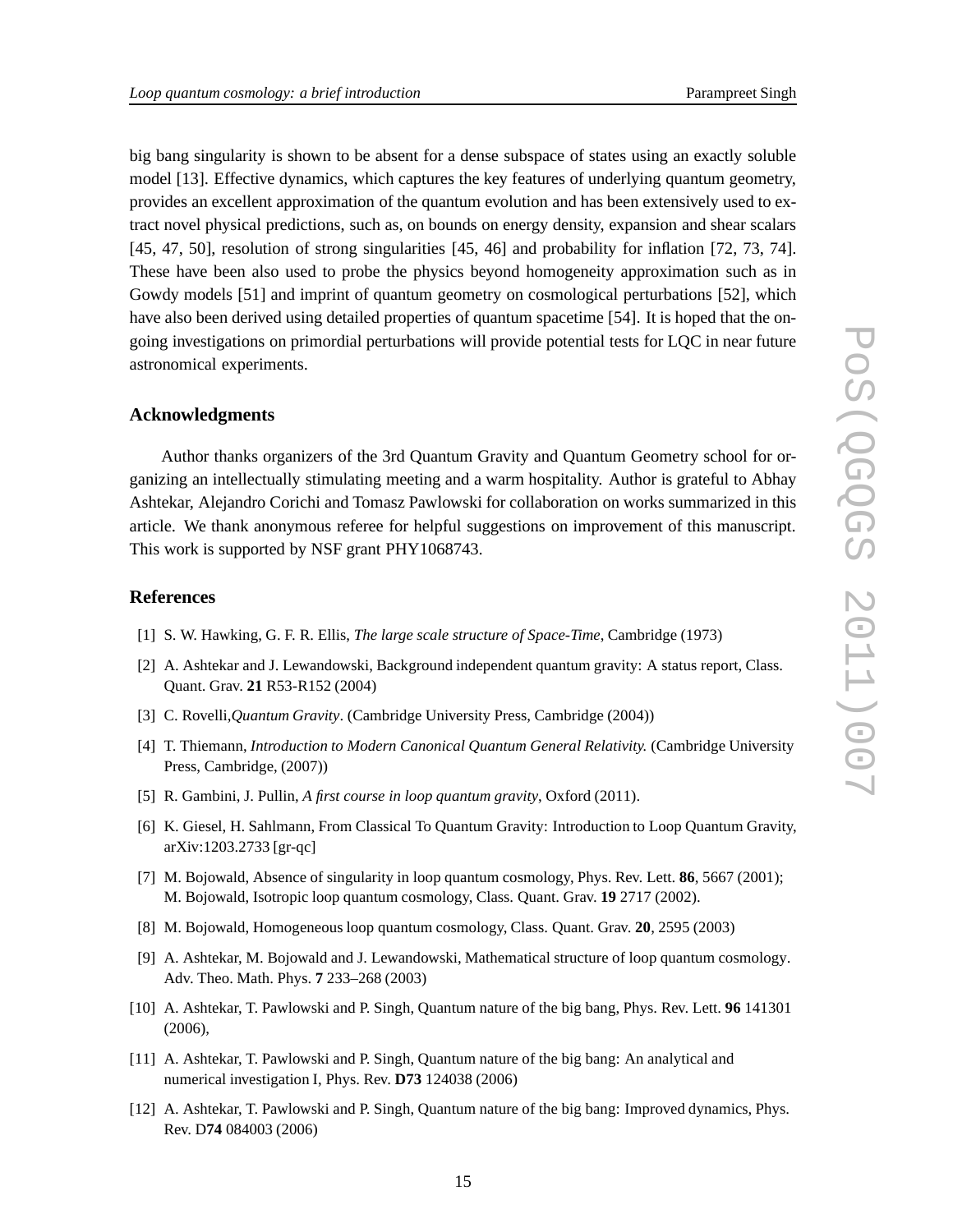- [13] A. Ashtekar, A. Corichi, P. Singh, Robustness of key features of loop quantum cosmology, Phys. Rev. D **77**, 024046 (2008).
- [14] A. Corichi and P. Singh, Quantum bounce and cosmic recall, Phys. Rev. Lett. **100** 209002 (2008)
- [15] W. Kaminski and T. Pawlowski, Cosmic recall and the scattering picture of loop quantum cosmology, Phys. Rev. D**81** 084027 (2010)
- [16] A. Corichi, E. Montoya, On the semiclassical limit of loop quantum cosmology, arXiv:1105.2804; Coherent semiclassical states for loop quantum cosmology, arXiv:1105.5081.
- [17] A. Ashtekar, M. Campiglia and A. Henderson, Loop quantum cosmology and spin foams, Phys. Lett. **B681** 347-352 (2009)
- [18] A. Ashtekar, M. Campiglia and A. Henderson, Casting Loop Quantum Cosmology in the spin foam paradigm, Class. Quant. Grav. **27** 135020 (2010)
- [19] A. Ashtekar, M. Campiglia and A. Henderson, Path Integrals and the WKB approximation in loop quantum cosmology, Phys. Rev. D**82** 124043 (2010)
- [20] D. Craig, P. Singh, Consistent histories in quantum cosmology, Found. Phys **41** 371 (2011)
- [21] D. Craig, P. Singh, Consistent probabilities in Wheeler-DeWitt quantum cosmology, Phys. Rev. D**82** 123526 (2010)
- [22] D. Craig, P. Singh, Consistent histories in loop quantum cosmology, In preparation (2012)
- [23] W. Kaminski and J. Lewandowski, L. Szulc, The status of quantum geometry in the dynamical sector of loop quantum cosmology, Class. Quant. Grav. **25** 055003 (2008)
- [24] W. Kaminski and J. Lewandowski, The flat FRW model in LQC: the self-adjointness, Class. Quant. Grav. **25** 035001 (2008)
- [25] W. Kaminski, J. Lewandowski and T. Pawlowski, Physical time and other conceptual issues of QG on the example of LQC, Class. Quant. Grav. **26** 035012 (2009)
- [26] W. Kaminski, J. Lewandowski and T. Pawlowski, Quantum constraints, Dirac observables and evolution: group averaging versus Schroedinger picture in LQC, Class. Quant. Grav. **26** 245016 (2009)
- [27] A. Ashtekar, P. Singh, Loop quantum cosmology: a status report, Class. Quant. Grav. **28**, 213001 (2011).
- [28] T. Pawlowski, A. Ashtekar, Positive cosmological constant in loop quantum cosmology, Phys. Rev. D **85**, 064001 (2012)
- [29] W. Kaminski and T. Pawlowski, The LQC evolution operator of FRW universe with positive cosmological constant Phys. Rev. D**81** 024014 (2010)
- [30] E. Bentivegna and T. Pawlowski, Anti-deSitter universe dynamics in LQC, Phys. Rev. D**77** 124025 (2008)
- [31] A. Ashtekar, T. Pawlowski and P. Singh, Loop quantum cosmology and pre-inflationary epoch (In preparation).
- [32] L. Szulc, W. Kaminski, J. Lewandowski, Closed FRW model in loop quantum cosmology, Class. Quant. Grav. **24** 2621 (2007)
- [33] A. Ashtekar, T. Pawlowski, P. Singh and K. Vandersloot, Loop quantum cosmology of k=1 FRW models. Phys. Rev. D**75** 0240035 (2006)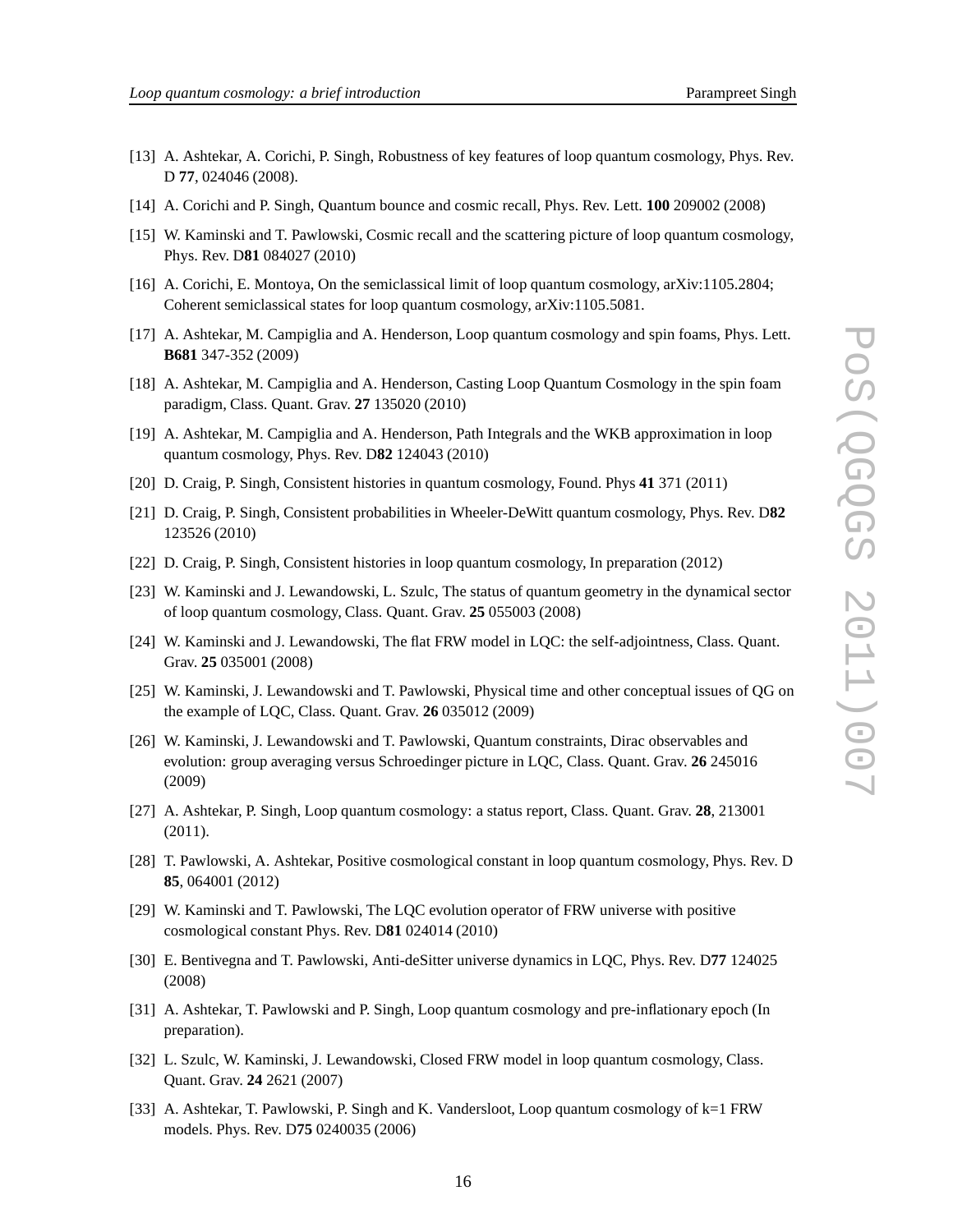- 
- [34] K. Vandersloot, Loop quantum cosmology and the *k* = −1 FRW model, Phys. Rev. D **75** 023523 (2007)
- [35] L. Szulc, Open FRW model in loop quantum cosmology, Class. Quant. Grav. **24** 6191 (2007)
- [36] A. Ashtekar and E. Wilson-Ewing, Loop quantum cosmology of Bianchi type I models, Phys. Rev. D**79** 083535 (2009)
- [37] M. Mart $\tilde{A}$ m-Benito, L. J. Garay, G. A. Mena Marug $\tilde{A}$ an, E. Wilson-Ewing, Loop quantum cosmology of the Bianchi I model: complete quantization, arXiv:1110.1941.
- [38] A. Ashtekar and E. Wilson-Ewing, Loop quantum cosmology of Bianchi type II models, Phys. Rev. D**80** 123532 (2009)
- [39] E. Wilson-Ewing, Loop quantum cosmology of Bianchi type IX models, Phys. Rev. D**82** 043508 (2010)
- [40] J. Willis, On the low energy ramifications and a mathematical extension of loop quantum gravity. Ph.D. Dissertation, The Pennsylvaina State University (2004)
- [41] V. Taveras, LQC corrections to the Friedmann equations for a universe with a free scalar field, Phys. Rev. **D78** 064072 (2008)
- [42] P. Singh, V. Taveras, Effective equations for arbitrary matter in loop quantum cosmology, (In preparation).
- [43] L. Szulc, Loop quantum cosmology of diagonal Bianchi type I model: Simplifications and scaling problems, Phys. Rev. D **78**, 064035 (2008)
- [44] M. Martin-Benito, G. A. Mena Marugan and T. Pawlowski, Physical evolution in Loop Quantum Cosmology: The example of vacuum Bianchi I, Phys. Rev. D **80** 084038 (2009).
- [45] P. Singh, Are loop quantum cosmologies never singular? Class. Quant. Grav. **26** 125005 (2009)
- [46] P. Singh, Curvature invariants, geodesics and the strength of singularities in Bianchi-I loop quantum cosmology, Phys.Rev. D **85** (2012) 104011
- [47] B. Gupt, P. Singh, Contrasting features of anisotropic loop quantum cosmologies: the role of spatial curvature, Phys.Rev. D **85** (2012) 044011
- [48] P. Singh, F. Vidotto, Exotic singularities and spatially curved loop quantum cosmology, Phys. Rev. D **83** 064027 (2011).
- [49] A. Corichi and P. Singh, Is loop quantization in cosmology unique? Phys. Rev. D**78** 024034 (2008)
- [50] A. Corichi, P. Singh, A geometric perspective on singularity resolution and uniqueness in loop quantum cosmology, Phys. Rev. D **80**, 044024 (2009).
- [51] M. Martin-Benito, L. J. Garay and G. A. Mena Marugan, Hybrid quantum Gowdy cosmology: combining loop and Fock quantizations, Phys. Rev. D**78** 083516 (2008); L. J. Garay, M. Martn-Benito, G. A. Mena Marugan, Inhomogeneous loop quantum cosmology: Hybrid quantization of the Gowdy model, Phys. Rev. D**82** 044048 (2010); D. Brizuela, G. A. Mena Marugan and T. Pawlowski, Big bounce and inhomogeneities, Class. Quant. Grav. **27** 052001 (2010); M. Martin-Benito, G. A. Mena Marugan, E. Wilson-Ewing, Hybrid quantization: From Bianchi I to the Gowdy model, Phys. Rev. D**82** 084012 (2010); M. Martn-Benito, D. Martn-de Blas, G. A. Mena Marugan, Matter in inhomogeneous loop quantum cosmology: the Gowdy *T* <sup>3</sup> model, arXiv:1012.2324; D. Brizuela, G. A. Mena Marugan and T. Pawlowski, Effective dynamics of the hybrid quantization of the Gowdy T3 universe, arXiv:1106.3793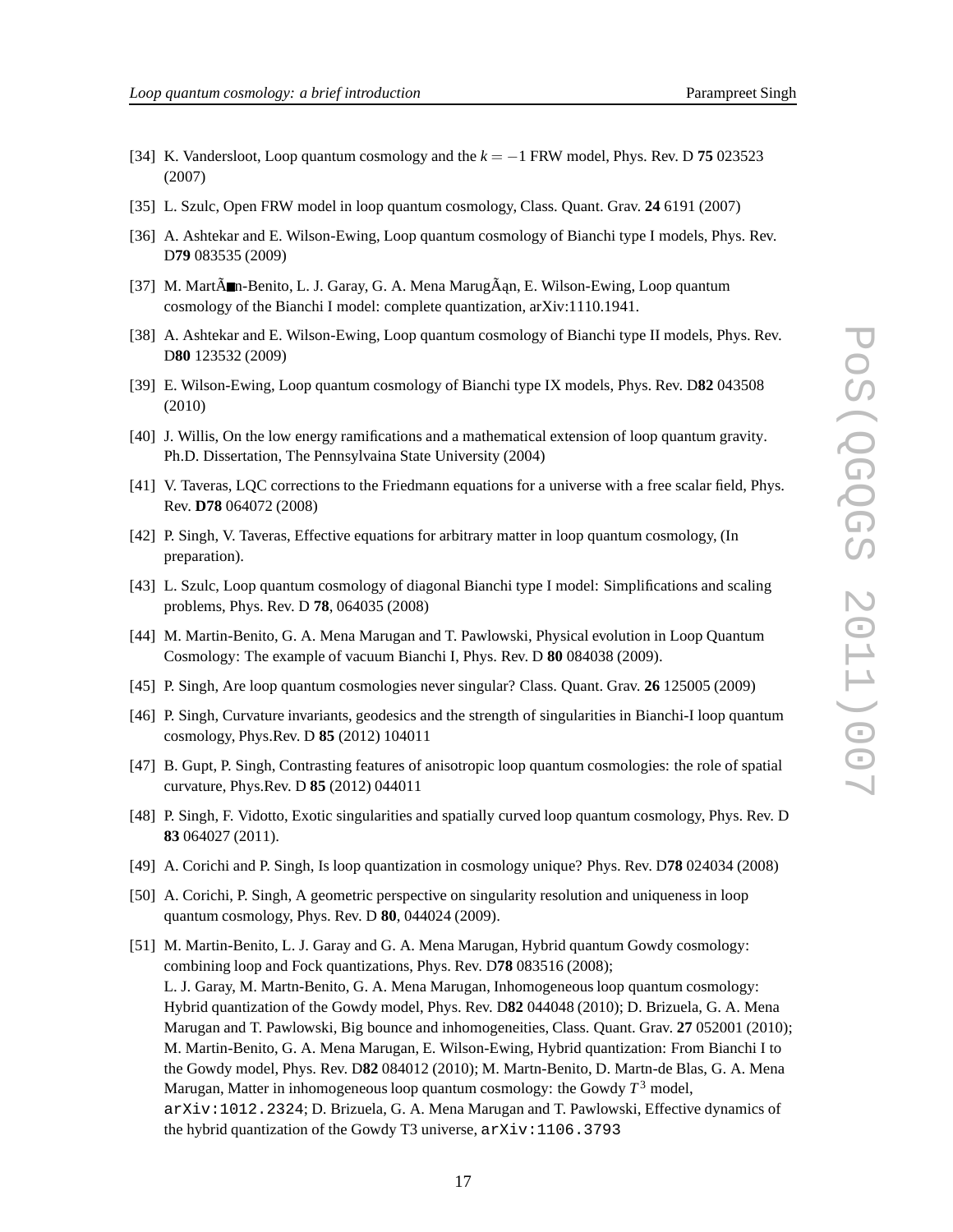- [52] See for eg., S. Tsujikawa, P. Singh, R. Maartens, Loop quantum gravity effects on inflation and the CMB, Class. Quant. Grav. **21** 5767 (2004); S. Hofmann and O. Winkler, The Spectrum of fluctuations in inflationary quantum cosmology, arXiv:astro-ph/0411124; G. M. Hossain, Primordial density perturbation in effective loop quantum cosmology, Class. Quant. Grav. **22** 2511 (2005); E. J. Copeland, D. J. Mulryne, N. J. Nunes and M. Shaeri, The gravitational wave background from super-inflation in Loop Quantum Cosmology,  $arXiv:0810.0104$ ; E. J. Copeland, D. J. Mulryne, N. J. Nunes, and M. Shaeri, Superinflation in loop quantum cosmology, Phys. Rev. D **77** 023510 (2008) J. Magueijo, P. Singh, Thermal fluctuations in loop cosmology, Phys. Rev. D **76** 023510 (2007); M. Bojowald, H. H. Hernandez, M. Kagan, P. Singh, A. Skirzewski, Hamiltonian cosmological perturbation theory with loop quantum gravity corrections, Phys. Rev. D**74** 123512 (2006); M. Bojowald, H. H. Hernandez, M. Kagan, P. Singh, A. Skirzewski, Formation and Evolution of Structure in Loop Cosmology, Phys. Rev. Lett. **98** 031301 (2007); M. Artymowski, Z. Lalak, L. Szulc, Loop quantum cosmology corrections to inflationary models, JCAP **0901** 004 (2009); M. Bojowald and G. M. Hossain, Loop quantum gravity corrections to gravitational wave dispersion, Phys. Rev. D **77** 023508 (2008); J. Mielczarek, Possible observational effects of loop quantum cosmology, Phys. Rev. **D81** 063503 (2010); J. Grain and A. Barrau, Cosmological footprints of loop quantum gravity, Phys. Rev. Lett. **102** 081301 (2009); J. Mielczarek, T. Cailleteau, J. Grain and A. Barrau, Inflation in loop quantum cosmology: Dynamics and spectrum of gravitational waves, Phys. Rev. D**81** 104049 (2010); M. Shimano and T. Harada, Observational constraints on a power spectrum from super-inflation in Loop Quantum Cosmology, Phys. Rev. D **80** 063538 (2009); M. Bojowald, G. M. Hossain, M. Kagan, S. Shankaranarayanan, Phys. Rev. D**79** 043505 (2009); G. Calcagni, G. M Hossain, Loop quantum cosmology and tensor perturbations in the early universe, Adv. Sci. Lett. **2** 184 (2009); M. Bojowald and G. Calcagni, Inflationary observables in loop quantum cosmology, JCAP **1103** 032 (2011); M. Bojowald, G. Calcagni and S. Tsujikawa, Observational constraints on loop quantum cosmology, arXiv:1101.5391 [astro-ph.CO].
- [53] A. Ashtekar, W. Kaminski and J. Lewandowski, Quantum field theory on a cosmological, quantum space-time, Physical Review D**79** 064030 (2009), arXiv:0901.0933
- [54] I. Agullo, A. Ashtekar and W. Nelson, Perturbations in loop quantum cosmology, arXiv:1204.1288
- [55] M. Bojowald, Loop quantum cosmology, Liv. Rev. Rel. **8**, 11 (2005).
- [56] K. Banerjee, G. Calgani, M. Martin-Benito, Introduction to loop quantum cosmology, SIGMA **8**, 016 (2012)
- [57] D. Brizuela, D. Cartin and G. Khanna, Numerical techniques in loop quantum cosmology, SIGMA **8**, 001 (2012)
- [58] P. Singh, Numerical loop quantum cosmology: an overview, arXiv:1208.5456 [gr-qc].
- [59] I. M. Gel'fand and M. A. Naimark, On the embedding of normed rings into the ring of operators in Hilbert space, Mat. Sobrn. **12, [54]** 197-217 (1943) I. E. Segal, Postulates of general quantum mechanics, Ann. Math. **48** 930-948 (1947)
- [60] J. Lewandowski, A. Okolow, H. Sahlmann, T. Thiemann, Uniqueness of the diffeomorphism invariant state on the quantum holonomy-flux algebras, Comm. Math. Phys. **267** 703 (2006)
- [61] C. Fleishchack, Representations of the Weyl algebra in quantum geometry, Commun. Math. Phys. **285** 67 (2009)
- [62] A. Ashtekar, M. Campiglia, On the Uniqueness of Kinematics of Loop Quantum Cosmology," arXiv:1209.4374 [gr-qc]